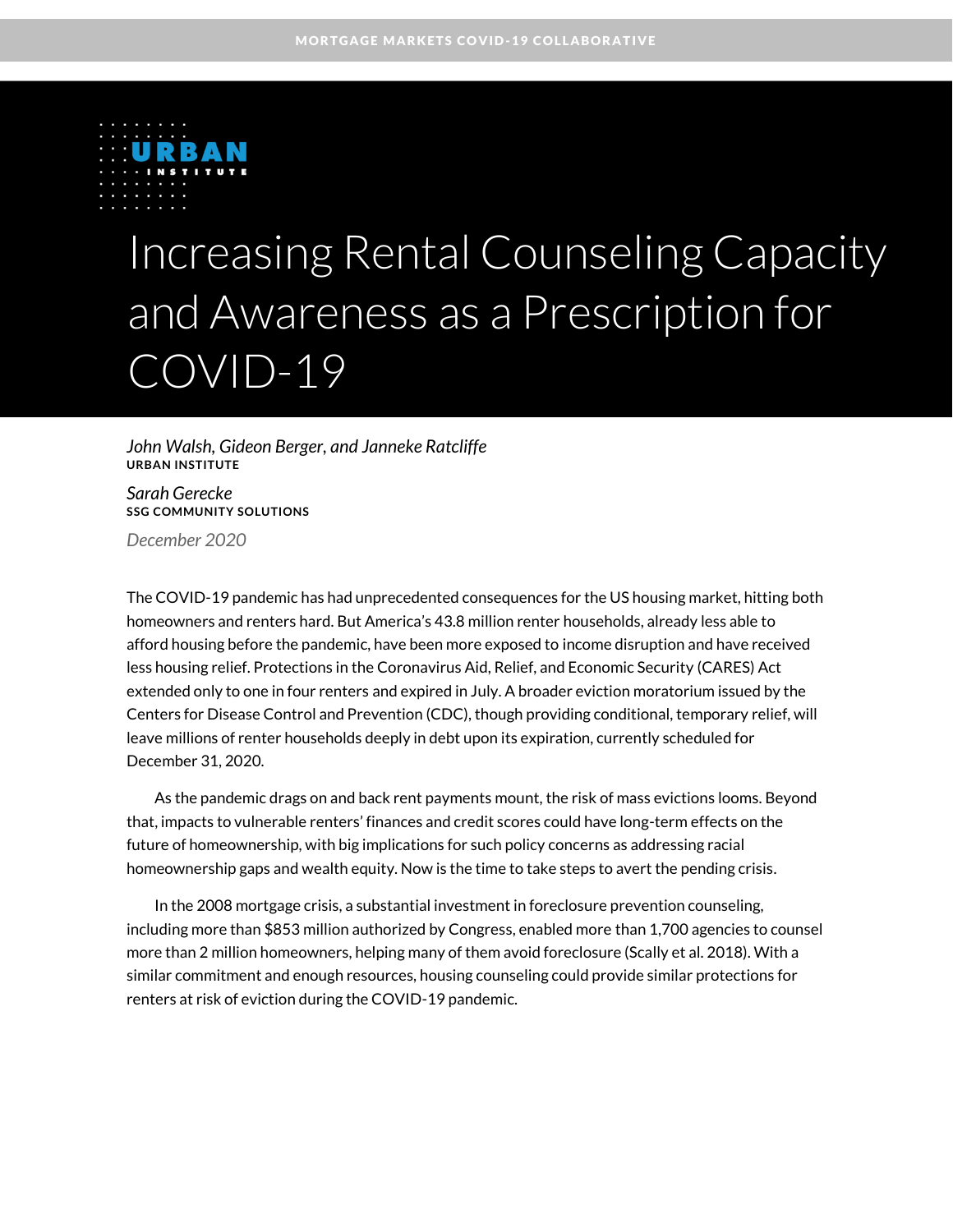### About the Mortgage Markets COVID-19 Collaborative

Initially convened in March 2020 by the Urban Institute, the Mortgage Markets COVID-19 Collaborative (MMCC) brings together a wide range of experts and stakeholders who share data and discuss how the mortgage market's response to the current pandemic can ensure equity, inclusion, and sustainability for homeowners

The COVID-19 public health crisis has created wide-ranging disruptions and a fast-moving economic downturn, with job losses and consumer hardships that are rippling through housing markets and crippling the housing finance system. Congress has quickly passed stimulus packages, and the major federal housing agencies have enacted federal and state forbearance and foreclosure and eviction moratoriums to help homeowners struggling to make their mortgage payments during this pandemic. In addition, the Federal Reserve and the US Department of the Treasury are taking actions to bolster the housing market by buying mortgage-backed securities at unprecedented levels and creating vehicles to bring liquidity to the mortgage servicing system that supports more than 48 million homeowners with mortgages.

This crisis has the potential to be more disruptive and far reaching than the 2008 crisis, with different implications and ramifications, given its potential length, national scale, unemployment projections, and loss and default projections.

The housing crisis in 2008, natural disasters, and similar incidents have taught us that aligned, coordinated, and intentional engagement by mortgage industry, nonprofit, and consumer groups is critical to developing and implementing thoughtful, evidence-based, and effective policies and practices that will mutually benefit consumers and the mortgage industry.

The MMCC seeks to

- <sup>◼</sup> produce a shared repository of data, research, and policy proposals; and
- increase understanding among all participants of the existing data and research and of the concerns and perspectives of other industry and community stakeholders.

For more information about the MMCC or to see the list of collaborators and research assembled, visit the program page a[t http://www.urban.org/policy-centers/housing-finance-policy](http://www.urban.org/policy-centers/housing-finance-policy-center/projects/mortgage-markets-covid-19-collaborative)[center/projects/mortgage-markets-covid-19-collaborative.](http://www.urban.org/policy-centers/housing-finance-policy-center/projects/mortgage-markets-covid-19-collaborative)

But there is a paucity of rental housing counseling capacity and funding to meet the current crisis. For the first nine months of 2020, rental counseling sessions represented only 13.7 percent of all US Department of Housing and Urban Development (HUD) housing counseling activity (according to HUD's 9902 report from the third quarter of 2020).<sup>1</sup> Clients face several barriers, including a shortage of rental housing counselors and a lack of digital access for low-income or rural clients. But the housing counseling industry can expand to meet the need if financial resources are made available.

This brief examines the evolving state of renters' housing and financial security, the landscape of rental housing counseling, and the potential for counseling to help renters maintain housing through the pandemic. Based on lessons learned from the role expanded housing counseling played to help homeowners reduce the risk of default and foreclosure after the Great Recession, we posit that rental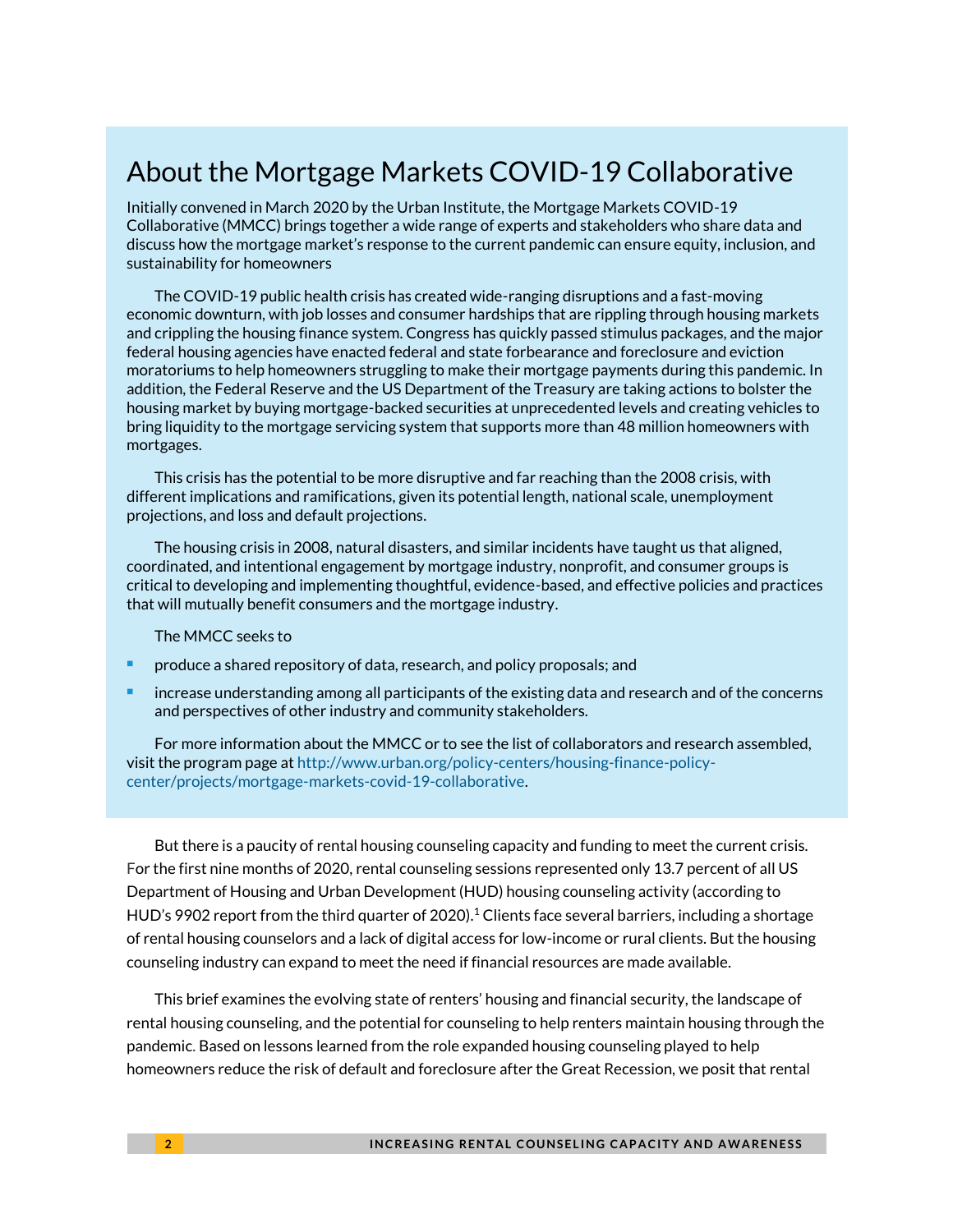housing counseling might help renters manage budgets and debt, reduce rental arrears, prevent evictions, or arrange for a planned move if they cannot afford the apartment. The partnerships developed with legal services organizations and the infrastructure to expand service delivery remain intact, pending resources to tailor them for renters' needs.

Although there are mechanisms to deliver a tailored renter counseling and eviction prevention program, a major infusion of resources is required to help stave off a wave of potential evictions and the downstream negative implications it would have on the housing market, housing policy goals, and American renters.

## Vulnerable Renters Face a Crisis

More than one in three US households are renters. Rented homes house 107 million Americans, and 29 percent of renter households are families with children (JCHS 2020). Tabulations of the 2019 American Community Survey show that Black households (58.0 percent are renters) and Hispanic households (51.9 percent) rent at far higher rates than white households (27.9 percent) and Asian households (39.4 percent). Renters are more likely to earn less than owners. Nearly half (46.1 percent) were rent burdened in 2019 (table 1).

#### TABLE 1

#### **US Renter Market Demographics**

|                                  | Count      | <b>Share of market</b> |
|----------------------------------|------------|------------------------|
| Race or ethnicity                |            |                        |
| Non-Hispanic white               | 23,514,000 | 51.8%                  |
| <b>Black or African American</b> | 8.934.000  | 19.7%                  |
| Asian or Pacific Islander        | 2,523,000  | 5.6%                   |
| Hispanic or Latino               | 8,918,000  | 19.6%                  |
| Other race or two or more races  | 1.511.000  | 3.3%                   |
| Gross income spent on rent       |            |                        |
| Less than 30.0 percent           | 21.227.000 | 46.7%                  |
| 30.0 percent to 49.9 percent     | 10.512.000 | 23.1%                  |
| 50.0 percent or more             | 10.454.000 | 23.0%                  |
| Total rent-burdened households   | 20.200.000 | 46.1%                  |

**Source:** 2019 American Community Survey.

**Note:** Rent-burdened households spend at least 30 percent of their annual income on rent.

Even before COVID-19, many renters faced challenges keeping up with rent. Black renter households were already the most vulnerable to economic instability. They have the lowest median income, the lowest median liquid assets, and the highest unemployment rate among all racial and ethnic groups. Data from the ongoing Census Pulse Survey show that a larger share of Black and Hispanic households reported difficulty paying rent in 2019 than white households. One-third of Black households often or sometimes had trouble paying rent, which was 9 percentage points higher than for white households.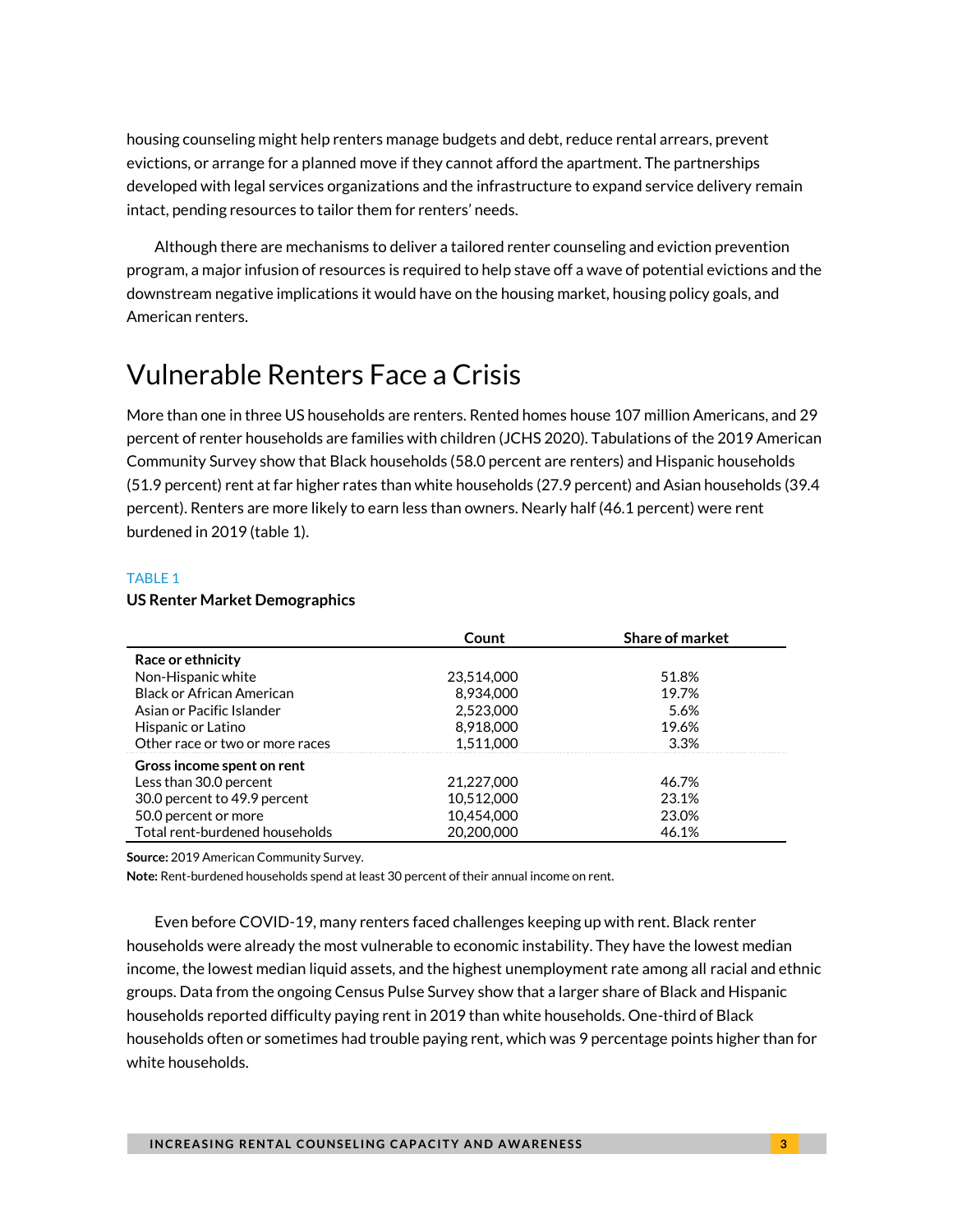During the pandemic, renters face new and unprecedented challenges sustaining their housing. America's 44 million renter households are more vulnerable than America's 78 million homeowner households to the income disruption that stay-at-home policies and mass layoffs bring (Goodman and Magder 2020).

The CARES Act temporarily banned evictions for nonpayment of rent for one in four renters—those living in federally subsidized or federally backed properties.<sup>2</sup> Effective September 4, 2020, the CDC ordered a nationwide halt for certain evictions for nonpayment of rent. Participating renters must declare that they meet the conditions of relief in writing, are still expected to make all rent payments after the eviction moratorium expires, and are not protected from eviction for other causes. $^3$ 

By September 2020, 15.2 percent of renters where behind on rent, with Black renters remaining the most likely to be behind at 22.8 percent, 12.8 percentage points higher than white renters (figure 1). Hispanic households, also experiencing record-high unemployment rates, are also significantly more vulnerable than white or Asian households.<sup>4</sup>

### FIGURE 1



#### **Share of Households Not Current on Rent, by Race or Ethnicity**

**URBAN INSTITUTE**

**Source:** US Census Pulse Survey for the week of September 28, 2020.

**Notes:** Households that are white, Black, Asian, two or more races, or other races are non-Hispanic. Hispanic renters may be of any race.

Before the CDC eviction moratorium, half of renters behind on rent reported likelihood of eviction in the next two months.<sup>5</sup> In a report prepared for the National Council of State Housing Agencies, STOUT reported that as of September 14, 2020, there were between 9.7 million and 14.2 million households that might be unable to pay rent and be at risk of eviction.<sup>6</sup> The report estimated that by January 2021, the rent shortfall for these households will be between \$25.1 billion and \$34.3 billion.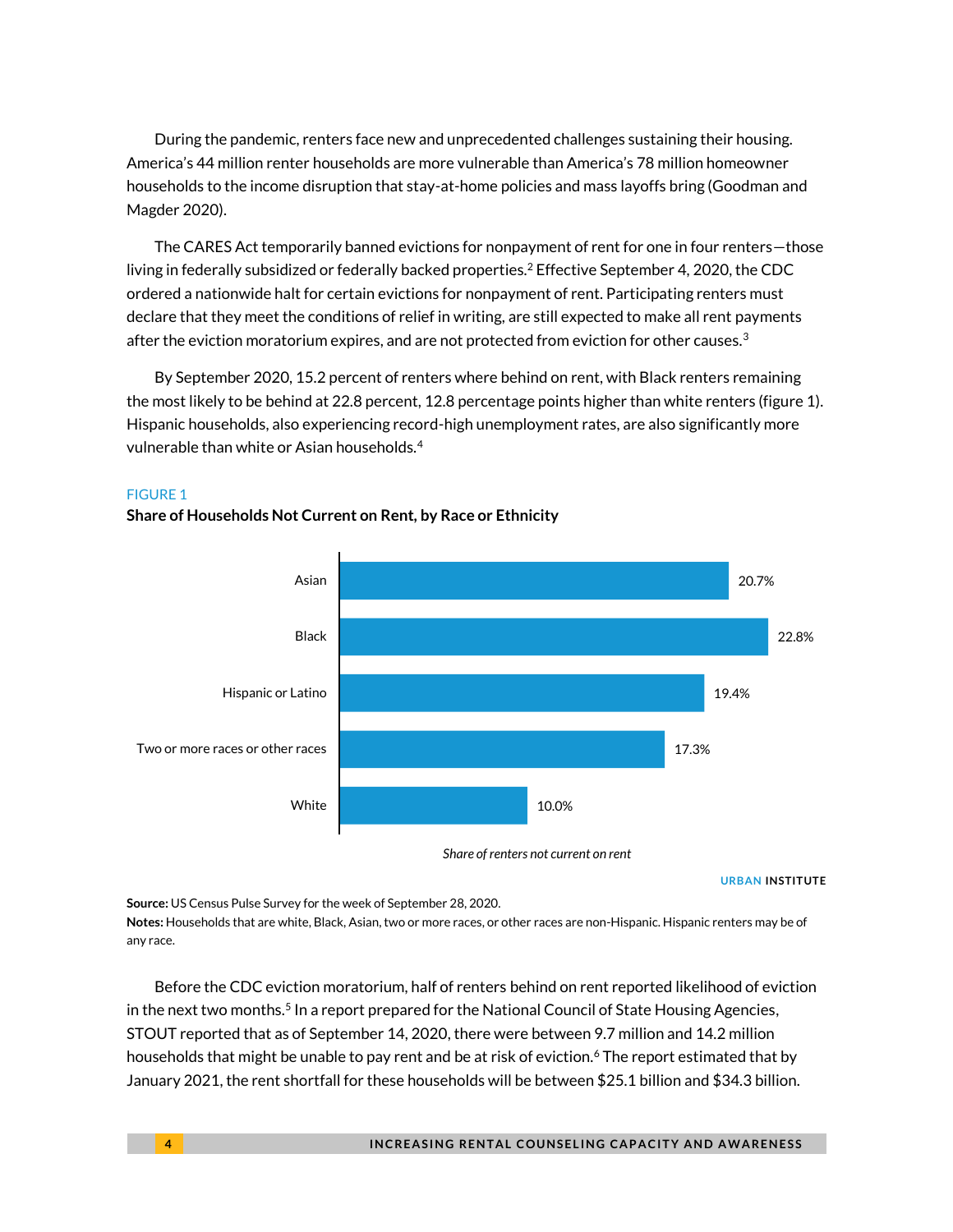Recent estimates have projected as much as \$70 billion could be owed by year-end 2020.<sup>7</sup> Further, some renters are covering rent payments by taking on debt, which could put them in a precarious position. Given a slow economic recovery and uncertainty over further relief, it is reasonable to expect ongoing elevated unemployment, high rent burden among low-income renter households, continued accumulation of unpaid rent, and continued risk of eviction beyond January 2021. $^8$ 

Unemployment benefits and rental subsidies to tenants or landlords have the greatest potential to broadly alleviate rent burdens (Strochak et al. 2020). It is challenging for consumers during a time of distress to navigate the complex provisions and requirements of these programs while potentially negotiating with landlords who may have conflicting interests. As we learned during the mortgage crisis of 2008 and natural disasters like Hurricanes Harvey, Maria, and Irma, advisers to help households navigate distress are critical, and housing counselors can be independent, trusted third parties.

In the next section, we describe the landscape of rental housing counseling and what we have learned about what works.

### The Renter Counseling Landscape

The US Department of Housing and Urban Development's Housing Counseling Program counsels consumers on seeking, financing, maintaining, renting, or owning a home. The program also addresses homelessness through counseling and helps homeowners in need of foreclosure assistance. Counseling is provided by HUD-approved housing counseling agencies.

HUD's Housing Counseling Program is authorized by Section 106 of the Housing and Urban Development Act of 1968 (12 U.S.C. 1701x).<sup>9</sup> The statute authorizes the program to serve both renters and owners ("counseling and advice to tenants and [homeowners](https://www.law.cornell.edu/definitions/uscode.php?width=840&height=800&iframe=true&def_id=12-USC-2133078324-1503978049&term_occur=999&term_src=) with respect to property maintenance, financial management, and such other matters as may be appropriate to assist them in improving their housing conditions and in meeting the responsibilities of tenancy or homeownership") (12 U.S.C. 1701 $x$ (a)(1)(iii)). HUD is authorized to set requirements, standards, and performance measures for both homeownership counseling and rental housing counseling (12 U.S.C. 1701x (g)(1)(A)).<sup>10</sup>

Agencies approved by HUD to provide housing counseling services, and who employ housing counselors certified by HUD, are listed on HUD's public website<sup>11</sup> or are available by telephone at (800) 569-4287.

Homeownership counseling, both prepurchase and postpurchase, has received the lion's share of attention and funding since the Great Recession, but other types of housing counseling regulated by HUD (e.g., rental housing counseling) are also available.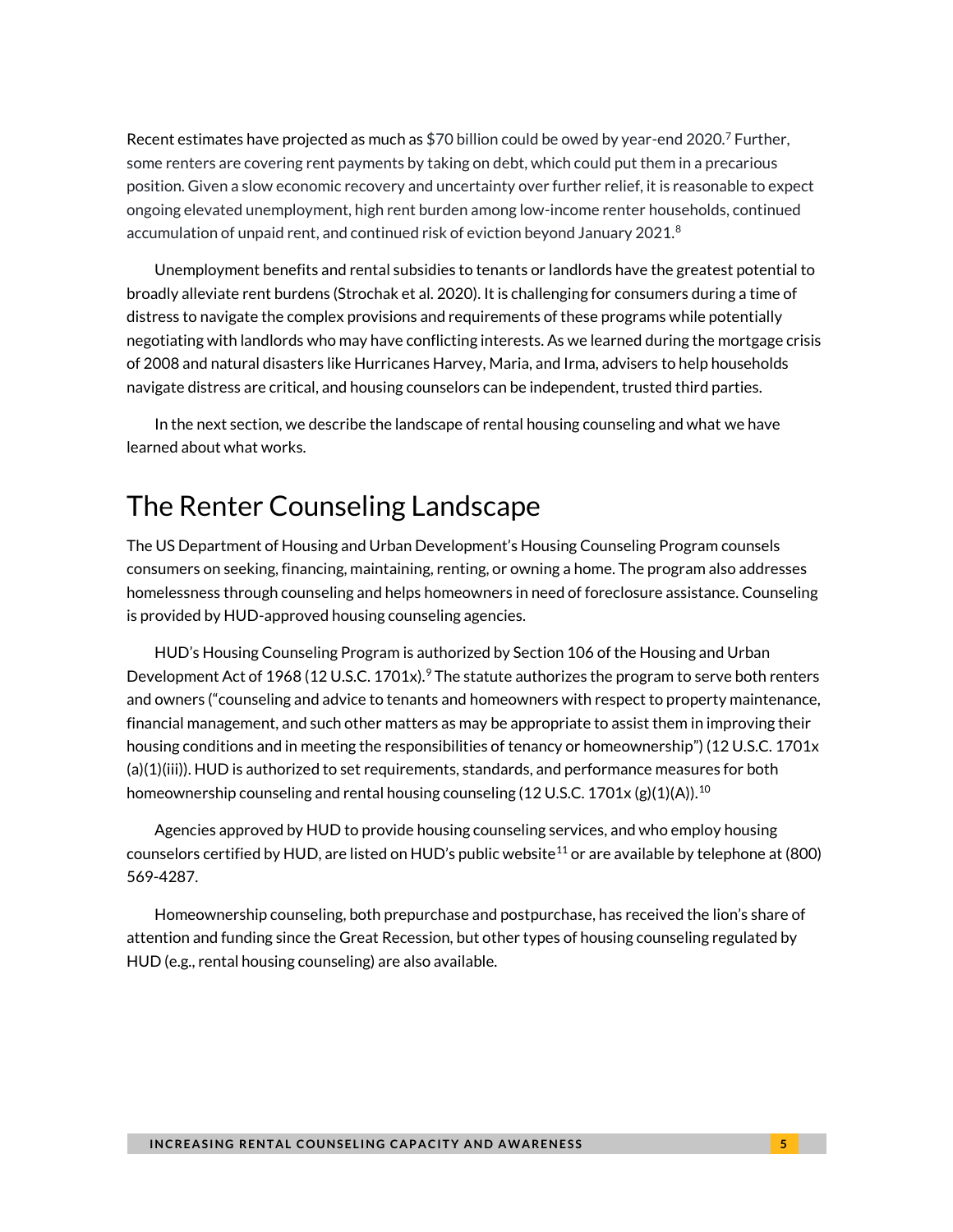#### FIGURE 2



**Rental Counseling Sessions, by Counseling Topic**

**URBAN INSTITUTE**

**Source:** US Department of Housing and Urban Development 9902 reports. **Note:** Data as of the third quarter of 2020.

Rental housing counseling is defined at 5 C.F.R. 100 as "counseling related to the rental of residential property, which may include counseling regarding future homeownership opportunities when provided in connection wit[h HUD](https://www.law.cornell.edu/definitions/index.php?width=840&height=800&iframe=true&def_id=4b78e5fd2284e72f267e7c82c1664dd7&term_occur=999&term_src=Title:24:Subtitle:A:Part:5:Subpart:A:5.100)'s [Housing Counseling](https://www.law.cornell.edu/definitions/index.php?width=840&height=800&iframe=true&def_id=ec54ee0681e685e40fe85d684a24c18f&term_occur=999&term_src=Title:24:Subtitle:A:Part:5:Subpart:A:5.100) Program, or required under or provided in connection wit[h HUD](https://www.law.cornell.edu/definitions/index.php?width=840&height=800&iframe=true&def_id=4b78e5fd2284e72f267e7c82c1664dd7&term_occur=999&term_src=Title:24:Subtitle:A:Part:5:Subpart:A:5.100) Programs as defined i[n § 5.111.](https://www.law.cornell.edu/cfr/text/24/5.111) [Rental housing counseling](https://www.law.cornell.edu/definitions/index.php?width=840&height=800&iframe=true&def_id=4bc243d6aa08ed243badbb39016e06f9&term_occur=999&term_src=Title:24:Subtitle:A:Part:5:Subpart:A:5.100) may also include the decision to rent, responsibilities of tenancy, affordability of renting and eviction prevention." HUD's reporting requirements give a slightly different definition of rental topics covered by the rental counseling reporting requirement: "HUD rental and rent subsidy programs; other federal, state or local assistance; fair housing; housing search assistance; landlord tenant laws; lease terms; rent delinquency." 12

HUD has also developed outreach materials for rental counseling.<sup>13</sup> The target population for rental counseling is diverse, ranging from young people renting their first apartment to people with a history of homelessness finding more stable housing, job seekers needing mobility for work, victims of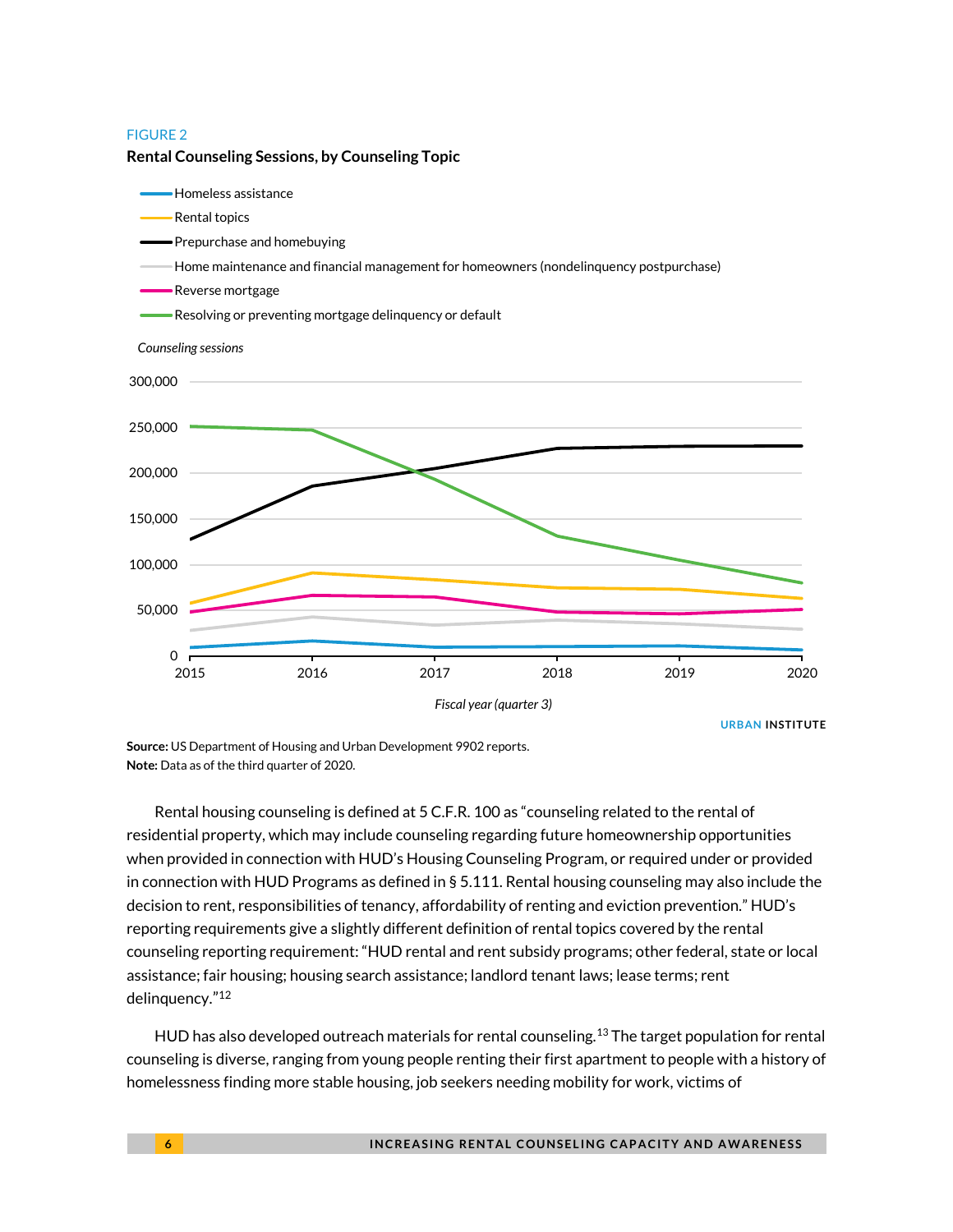discrimination, migrant or transient workers, tenants in manufactured or mobile homes, and even small landlords seeking information about their rights and responsibilities.

In fiscal year 2019, 89,857 households received rental counseling. Through the third quarter of 2020, 63,222 people received rental counseling. This is dwarfed by the 398,678 households who received homeownership counseling through the third quarter of 2020 (229,917 received prepurchase counseling and 160,761 received postpurchase delinquency, nondelinquency, and reverse mortgage counseling).

HUD also classifies and tracks rental workshops, which deliver educational information that is not customized to the client's individual situation or need. Through June 30, 2020, 5,764 clients participated in rental counseling workshops. According to the latest HUD 9902 report, an additional 116,541 clients participated in financial literacy workshops, but these workshops are not limited to renters.

### **Types of Rental Counseling**

There are many types of rental counseling that cover the full cycle of renting. The types of rental counseling described below are not defined by HUD. We created these categories based on analysis of HUD requirements related to rental counseling and industry practices. We emphasize the types of rental counseling that could be expanded to help renters navigate the pandemic. All housing counselors meeting HUD standards, including rental housing counselors, must help families prepare a sustainable household budget, identify housing goals and barriers and develop an action plan, and provide referrals to housing and nonhousing resources that helps families ensure stable housing.

#### TABLE 2A

#### **Rental Counseling Types**

| Counseling type                                                                                                                                                                                                                                                                                                                                                                                                     | <b>Example</b>                                                                                                                                                                                                                                                                                                                                                                                                                                                                                                                                                                                                                                                                          |
|---------------------------------------------------------------------------------------------------------------------------------------------------------------------------------------------------------------------------------------------------------------------------------------------------------------------------------------------------------------------------------------------------------------------|-----------------------------------------------------------------------------------------------------------------------------------------------------------------------------------------------------------------------------------------------------------------------------------------------------------------------------------------------------------------------------------------------------------------------------------------------------------------------------------------------------------------------------------------------------------------------------------------------------------------------------------------------------------------------------------------|
| Decision to rent<br>Rental counselors can help people enter the rental<br>market. Rental counselors advise clients about<br>budgeting, establishing credit, saving for a security<br>deposit, assessing consumer debt, and<br>understanding utility costs and renters' insurance.<br>Rental counselors can help clients determine if they<br>are eligible for housing assistance and apply for<br>subsidy programs. | The Homeless Prevention Center in Rutland, Vermont,<br>helps transition people experiencing homelessness to a<br>stable rental apartment. Improving a renter's financial<br>history is difficult to do in a short time. But transitional<br>housing services allow households the opportunity to<br>establish themselves as responsible tenants. There are<br>program rules that all households must follow, including<br>saving a share of their income, respecting quiet hours,<br>and keeping their units in good condition, which can<br>provide some measure of a positive image to a<br>prospective landlord when combined with completing<br>the Rental 101 course. <sup>a</sup> |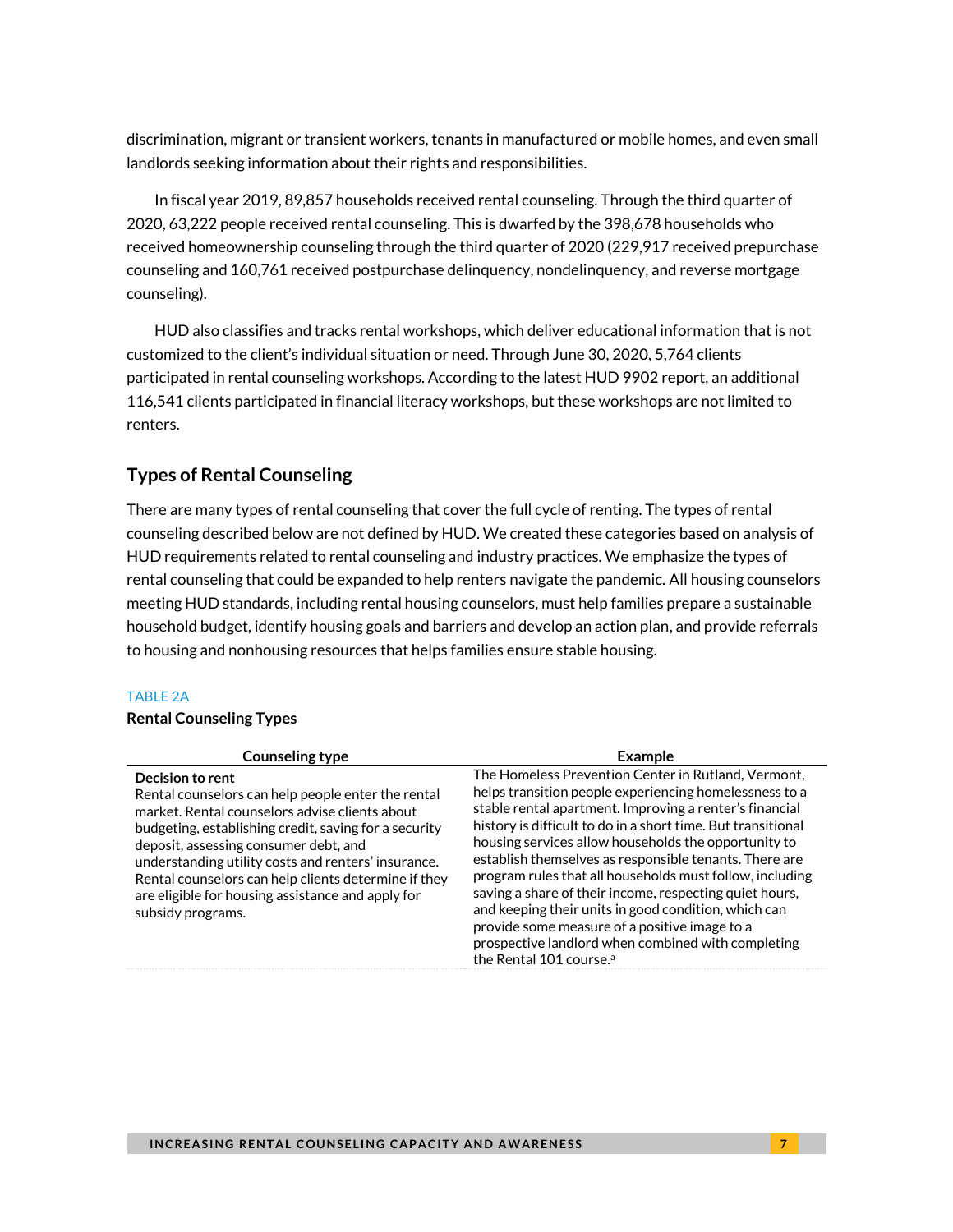#### **Counseling type Example**

#### **Search for a rental unit**

Rental counselors will help prospective renters distinguish housing needs from wants and ensure housing options are affordable. Rental counselors will be aware of housing resources, be they public, subsidized, or unsubsidized. Where to rent includes mobility and location information: what neighborhoods provide the most opportunity (jobs, education, community facilities) and at what affordability level. Finally, this type of counseling includes advice about tenant rights, including how to recognize and report housing discrimination and rental scams.

#### **Responsibilities of tenancy**

A rental counselor can educate families on the rights and responsibilities of tenancy, including the obligation to pay rent, maintain the apartment or home, and even the benefits of renters' insurance. The rental counselor is expected to understand the basic rules governing the landlord-tenant relationship in her state and locality, explain the role of the property manager, and emphasize the importance of the move-in inspection. The rental counselor can review the landlord or property manager's right to gain access to the unit and the tenant's responsibilities toward unit cleanliness and maintenance.

#### **Financial capability**

Rental counselors can work with families to ensure they can afford and continue to pay rent. They may help families with budgeting, saving for an emergency fund, addressing credit issues, or dealing with unexpected shocks such as divorce, illness, or unemployment. Rental housing counselors connect families to resources to help them afford housing costs, such as energy-saving programs, heating assistance, or basic benefits that might help scarce dollars stretch further. Some families may wish to evaluate whether homeownership is an option; in those cases, the counseling is usually called prepurchase counseling to prepare renters who may become first-time homebuyers.

Housing Opportunities Made Equal of Virginia Inc. (HOME) is a HUD-approved housing counseling agency that focuses on the housing search and the importance of location. HOME's tenancy program combines mobility counseling, tenant education, and landlord recruitment services to assist households with a housing choice voucher to find housing of their choice. Landlords and tenants benefit from HOME's services. By offering landlords motivated, prescreened, responsible tenants at no charge, landlords help voucher holders move to neighborhoods of opportunity that they may not otherwise have discovered, with lower concentrations of poverty, better job opportunities, good schools, lower crime rates, and greater access to healthy amenities. b Virginia Housing (formerly the Virginia Housing Development Authority), like other state housing finance agencies, has had a robust housing counseling program. <sup>c</sup> To help direct attention to the importance of rental housing, its Housing Education Department developed a free, user-friendly "How to Be a Successful Renter" eBook, available at vhda.com/RenterEd. It concentrates on paying rent on time, maintaining the property, and abiding by all lease provisions. d

The National Council on Agricultural Life and Labor Research Fund Inc.'s innovative \$tand by ME initiative provides financial coaching opportunities through the Delaware Financial Empowerment Partnership. The coaching enables people to establish their goals and work toward them using resources provided by their coaches. e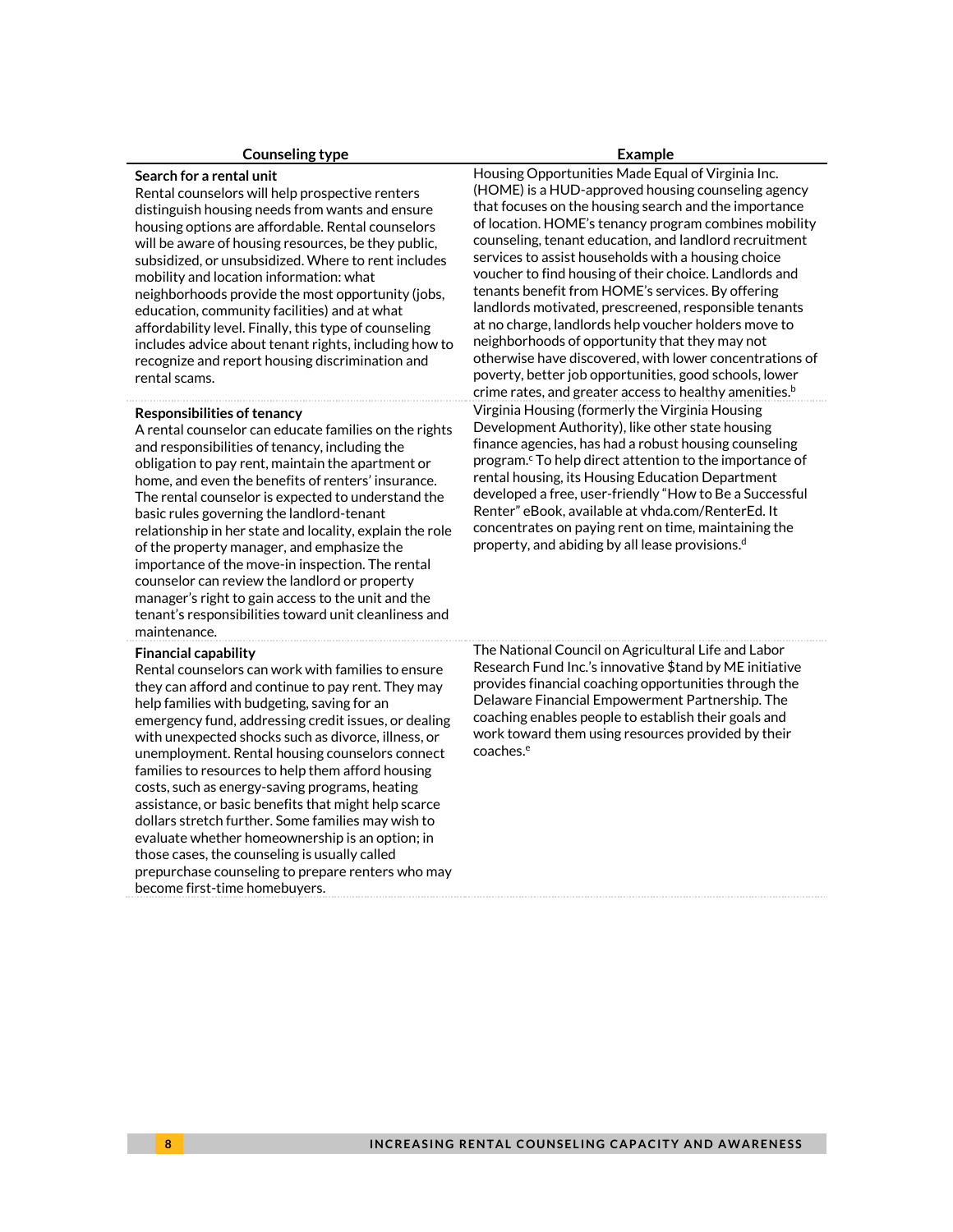#### **Counseling type Example**

**Termination of lease (voluntary and involuntary)**  Rental counselors can explain how to terminate a lease voluntarily and the conditions under which a security deposit may be returned. Tenants may terminate a lease if the landlord is not compliant with repairs or conditions of habitability. Landlords may terminate a lease if the tenant does not adhere to responsibilities, including payment of rent, following house rules, and maintaining the apartment.

#### **Prepurchase counseling**

This type of counseling falls in the homeownership counseling category but is predominantly provided to renters. Generally, housing counseling agencies have specialists who work with first-time homebuyers to prepare for the rights and responsibilities of ownership. Rental counselors may refer clients to a prepurchase counseling program, or they may work with the client to improve their credit score and savings during their tenancy.

Founded in 1981, the Central American Resource Center (CARECEN) fosters the comprehensive development of the Hispanic community by providing direct services while promoting grassroots empowerment, civic engagement, and human rights advocacy. In fiscal year 2016, CARECEN helped 465 tenants who were experiencing possible involuntary displacement, threats and intimidation, discrimination, lack of repair and maintenance, illegal rent increases, and illegal evictions. It provided technical assistance to 1,072 tenants and associations and nearly 35 multifamily units and associations to help them secure their rights and form and empower tenant groups.<sup>f</sup> The Greater Phoenix Urban League works with clients to establish banking relationships, start saving, and eventually purchase a home. The housing counselor also provides clients a spending plan tool to track expenses. Housing counselors provide advice regarding secured credit cards to get started and information on down payments and individual development accounts (IDAs), which allow first-time homebuyers to save \$5,000 and receive \$15,000 in IDA match funds for down payments and closing costs. They also can connect clients to additional resources and funds.<sup>g</sup>

**Note:** HUD = US Department of Housing and Urban Development.

<sup>a</sup>HUD, "[Rental Counseling Supports Housing Options](https://files.hudexchange.info/resources/documents/Housing-Counseling-Bridge-Newsletter-2017-02.pdf)," *The Bridge* 5, no. 8 (February 2017).

**bHUD, "Rental Counseling Supports."** 

<sup>c</sup>"Housing Counseling HUD-Approved Intermediaries and State Housing Finance Agencies," HUD, accessed December 13, 2020, [https://www.hudexchange.info/programs/housing-counseling/intermediaries-shfa/.](https://www.hudexchange.info/programs/housing-counseling/intermediaries-shfa/)

<sup>d</sup>HUD, "Rental Counseling Supports."

<sup>e</sup>"Financial Coaching Success Story: \$tand by ME," HUD, accessed December 13, 2020,

[https://www.hudexchange.info/programs/housing-counseling/the-bridge/2018-11/Stand-by-Me/.](https://www.hudexchange.info/programs/housing-counseling/the-bridge/2018-11/Stand-by-Me/)

<sup>f</sup>HUD, "Rental Counseling Supports."

<sup>8</sup> HUD, "Rental Counseling Supports."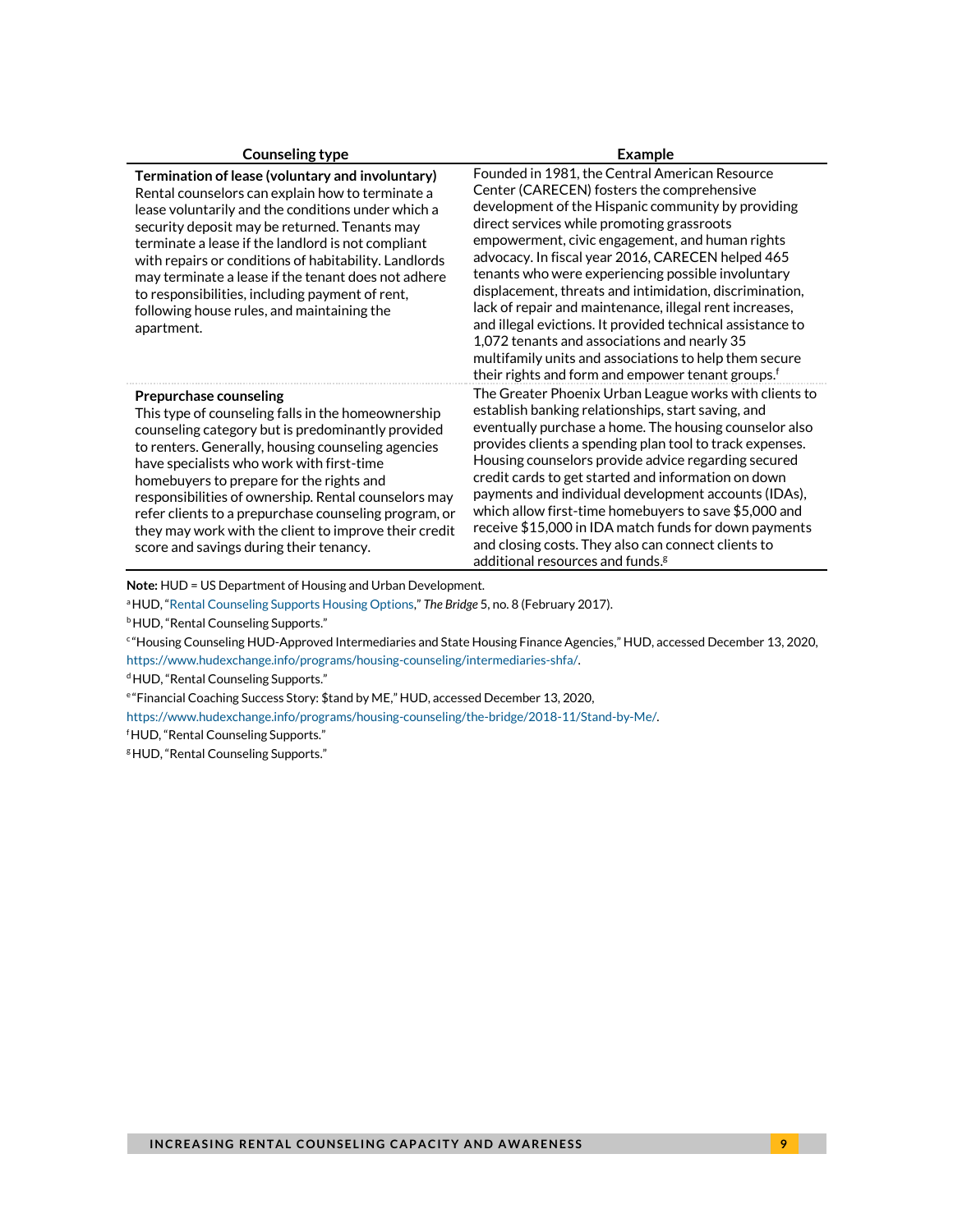#### TABLE 2B

#### **Specialty Counseling Types**

**Mobility counseling**  Empirical studies by Raj Chetty and others have found evidence that children who grow up in high-opportunity, low-poverty neighborhoods have better outcomes than children who grow up in high-poverty, low-opportunity neighborhoods.ª Based on this research, HUD has undertaken a mobility demonstration project<sup>b</sup> to test whether housing voucher holders are more successful in moving to high-opportunity neighborhoods with the help of a mobility counselor. The HUD Housing Counseling Program does not define or set standards for mobility counseling, though some HUD rental counseling agencies provide this service. **Disaster prevention and recovery counseling** 

In recent years, housing counselors have played an expanded role in the prevention of and recovery from natural disasters. The services are highly specialized to help clients obtain temporary housing, obtain FEMA benefits, and negotiate insurance claims.

**Lease-purchase agreements, manufactured housing, or shared-equity housing** These are unique rental and ownership hybrid models. Rental counselors may assist clients to assess eligibility, navigate program requirements, and understand participant responsibility.

**Note:** FEMA = Federal Emergency Management Agency; HUD = US Department of Housing and Urban Development. aSee the website for Opportunity Insights a[t https://opportunityinsights.org/.](https://opportunityinsights.org/)

b "Housing Choice Voucher (HCV) Mobility Demonstration," HUD, accessed December 13, 2020,

[https://www.hud.gov/program\\_offices/public\\_indian\\_housing/programs/hcv/mobilitydemo.](https://www.hud.gov/program_offices/public_indian_housing/programs/hcv/mobilitydemo)

Some rental counselors work with legal services organizations to prevent eviction by negotiating arrearages or accessing local resources such as one-shot eviction prevention programs run by charities or local governments. They may assess defenses to eviction, including payment and discrimination. If eviction is unavoidable, they may help the family find another place to live and minimize damage to savings and credit.

A visual representation of these rental housing counseling services might look like this:

#### FIGURE 3

**Rental Housing Counseling Services** 



#### **Rental Counseling's Effectiveness and Impact**

HUD collects data on rental counseling activity and outcomes. For the first three quarters of fiscal year 2020, the HUD 9902 report shows that 63,222 households received rental counseling. Of these, 11,046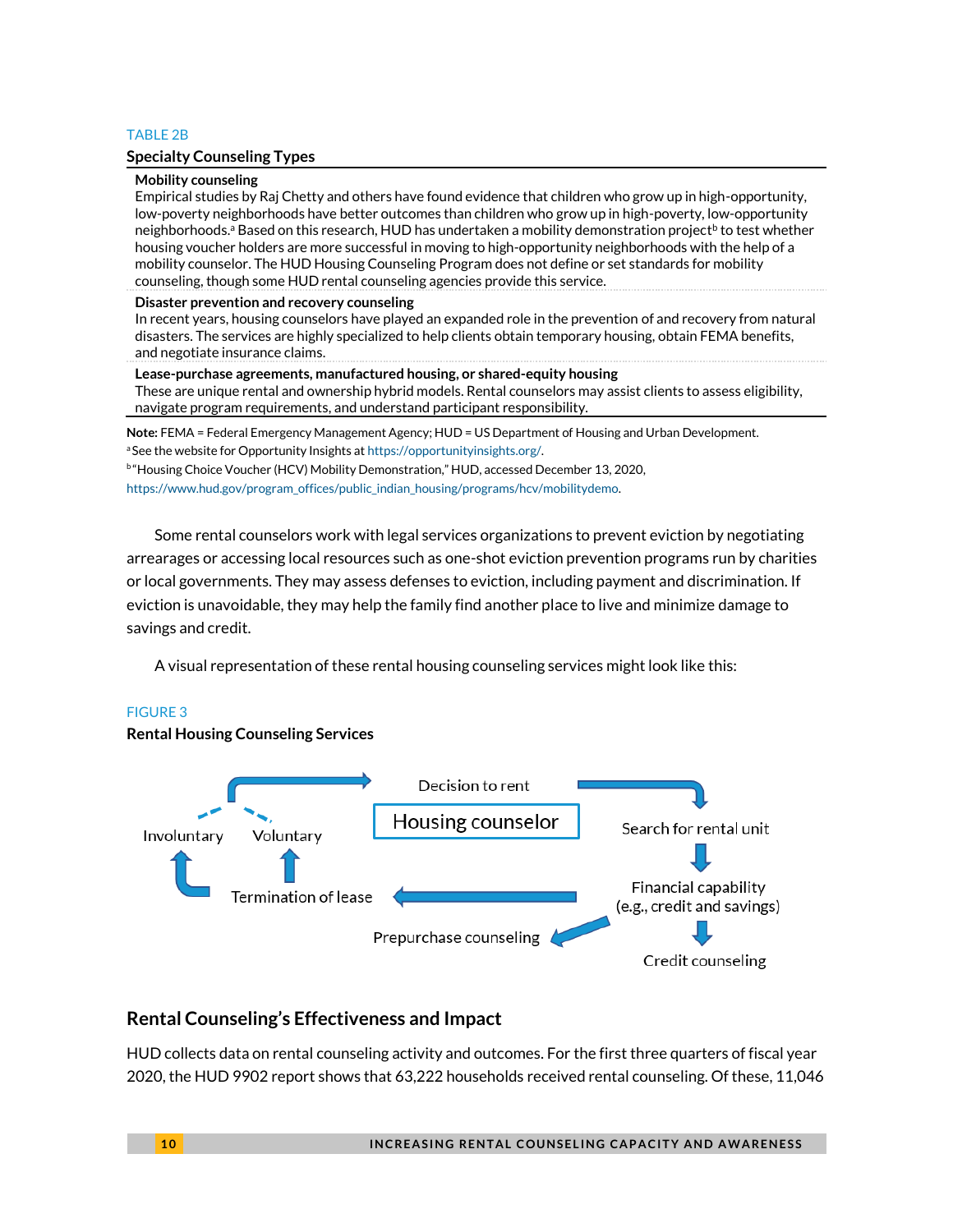were reported as having avoided eviction, and 15,485 were reported as improving living conditions. More than 150,000 households who received either rental or ownership counseling improved their financial capacity (e.g., increased discretionary income, decreased debt load, increased savings, or increased credit score). These outcomes have been reported only since 2015.

Few rigorous studies of rental counseling outcomes have been published. HUD provided its most detailed, descriptive examination of rental counseling results in a 2008 report (Herbert, Turnham, and Rodger 2008, 114–15). In that study, HUD shows that of the 380,000 clients who received rental counseling in fiscal year 2007, about three-quarters completed the counseling, including about onequarter that were referred to another agency for assistance. Of the clients who completed counseling and were not referred to another agency, about two-thirds remained in their current housing and onethird found alternative housing or received housing search assistance (Herbert, Turnham and Rodger 2008).

An extensive collection of studies has found positive outcomes associated with homeownership counseling of various types (Myhre and Watson 2017). Of relevance are the findings of a rigorous study of the impact of foreclosure prevention counseling during the 2008 housing crisis. Counseled borrowers were up to three times more likely to avoid foreclosure compared with similar, uncounseled borrowers (Mayer et al. 2011). The National Foreclosure Mitigation Counseling (NFMC) Program was designed to help homeowners avoid foreclosure or create the best possible outcome if staying in their home was not an option. Rental housing counseling builds on the same foundation. These findings suggest that eviction prevention during the current crisis may yield similar benefits.

More broadly, evidence shows that financial capability counseling and coaching can improve peoples' finances.<sup>14</sup> Kaiser and coauthors' (2020) comprehensive meta-analysis of 76 randomized experiments found positive, causal effects of financial education on financial behaviors. In a randomized field study of very low–income housing voucher holders in New York, Collins (2010) found that a financial fitness course given by a HUD-approved housing counseling agency improved savings balances and credit scores.

Credit counseling has been shown to produce positive consumer financial outcomes. In a study of the National Foundation for Credit Counseling's nationwide "Sharpen Your Focus" credit counseling program, Moulton and Roll (2016) found that clients receiving credit counseling reduced their total debt and revolving debt relative to a matched comparison group. The study also concluded that credit counseling agencies can be a doorway to additional targeted services, information, and referrals.

### **Housing Counseling Agencies Are Beginning to Address Challenges for Renters Affected by the COVID-19 Pandemic**

Many aspects of rental housing counseling have direct application to renters during the pandemic. Various national and state eviction moratoriums have different terms and requirements. For example, the CDC's national eviction moratorium requires tenants to make various declarations under penalty of perjury. Landlords may proceed to evict tenants who are not aware of the declaration requirement or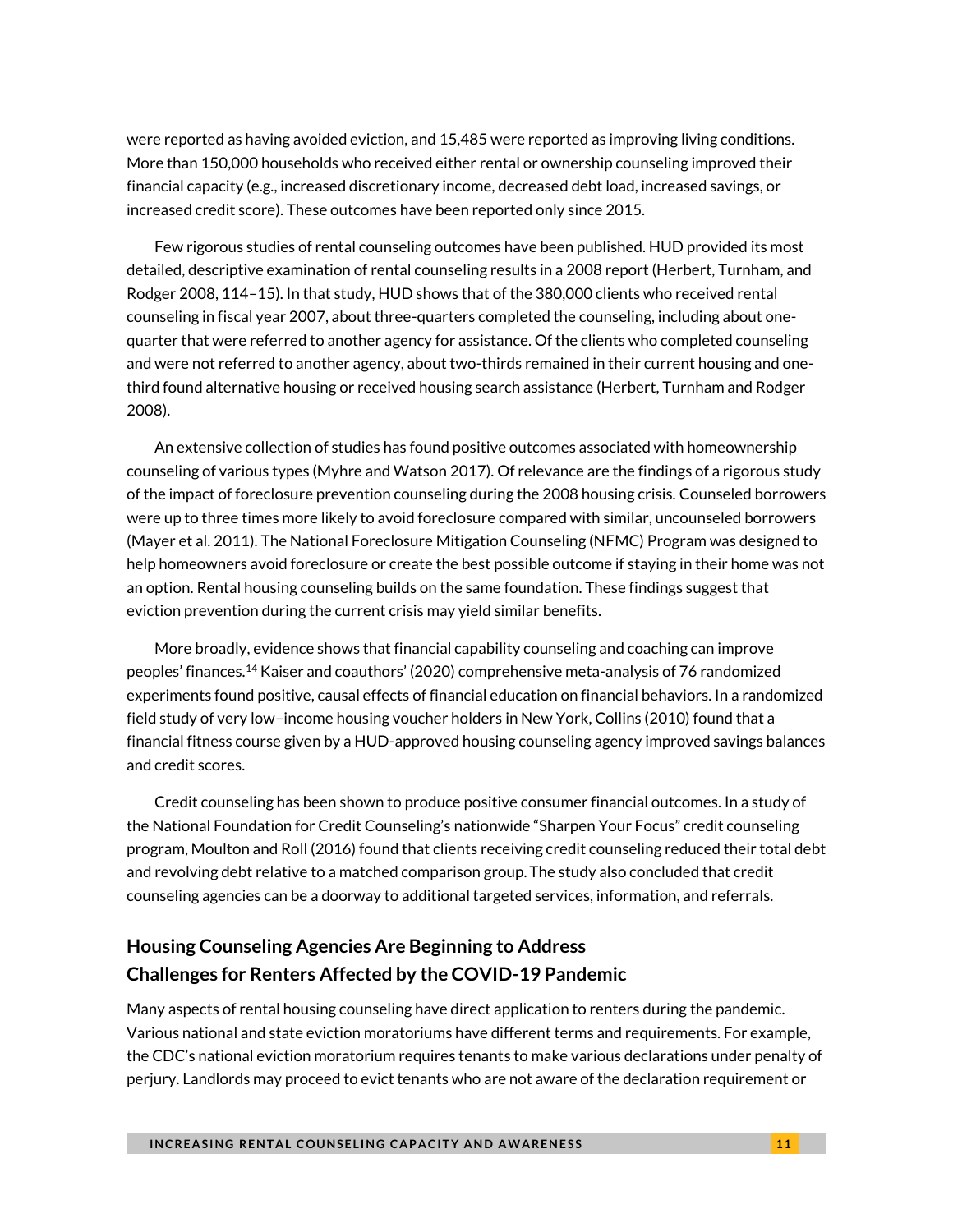who do not provide an adequate declaration (CDC 2020). Tenants may be unable to pay rent because of job loss or illness and may need assistance applying for unemployment benefits or looking for new work. Tenants may be unaware of COVID relief and other emergency funds available to assist with rent payments and other expenses. Tenants may be unsure about renewing a lease if they have returned to shelter with family. Tenants may be unaware of legal services and other resources. Tenants and landlords may need to work together to create a plan to clean, sanitize, and maintain common areas of the building.

The Housing Partnership Network (HPN) recently obtained bank foundation support for its renter counseling program. It points out that COVID needs are different from holistic rental housing counseling meeting HUD standards. "Renters are in crisis," Meaghan McCarthy, vice president for affordable housing and consumer empowerment at HPN, noted in an interview. "Their immediate need is for emergency funds for rent or eviction prevention assistance. HUD should consider relaxing its requirements for a budget and an action plan when a rental client is facing a COVID-related crisis." HPN says the important aspects of rental counseling now are knowing the local laws and safety net resources and linking to legal services. McCarthy also noted that several HPN members are linking clients to COVID-relief funds.

Moreover, many renters are facing a "perfect storm" of financial stressors during the pandemic, according to McCarthy, potentially falling behind on rent payments, consumer debt, and even medical debt. A "COVID Financial Shield Scheme" is being tested in two London boroughs to coordinate solutions across multiple creditors, other institutions, and landlords and involves local housing agencies, health care networks, and local government.<sup>15</sup>

The skills housing counselors gained from the NFMC Program and other disaster recovery experiences could translate well to today's looming rental housing crisis. Like the Great Recession, the COVID-19 pandemic has caused high unemployment and job loss. Foreclosure mitigation counselors helped homeowners apply for and negotiate mortgage modifications, a skill they can apply to helping renters negotiate lease modifications. Housing counselors both during the Great Recession and during the pandemic can help clients deal with budget and debt challenges. Collaborations between housing counseling agencies and legal services organizations were critical for success during the mortgage meltdown and will be similarly important for challenging or preventing evictions.

Moreover, housing counselors who focus on rental assistance and the organization networks that support them say there is tremendous fear from tenants about talking with landlords and property managers during the COVID crisis—similar to the fear experienced by homeowners who found that their mortgage was unaffordable because of predatory terms or unexpected job loss. In short, there is a lack of understanding and a lack of options.<sup>16</sup>

In response, some housing counseling agencies are bringing on rental counseling as an additional service that they were not focused on before the pandemic. A key feature of the congressional appropriations for the NFMC Program was the investment Congress provided for training, technical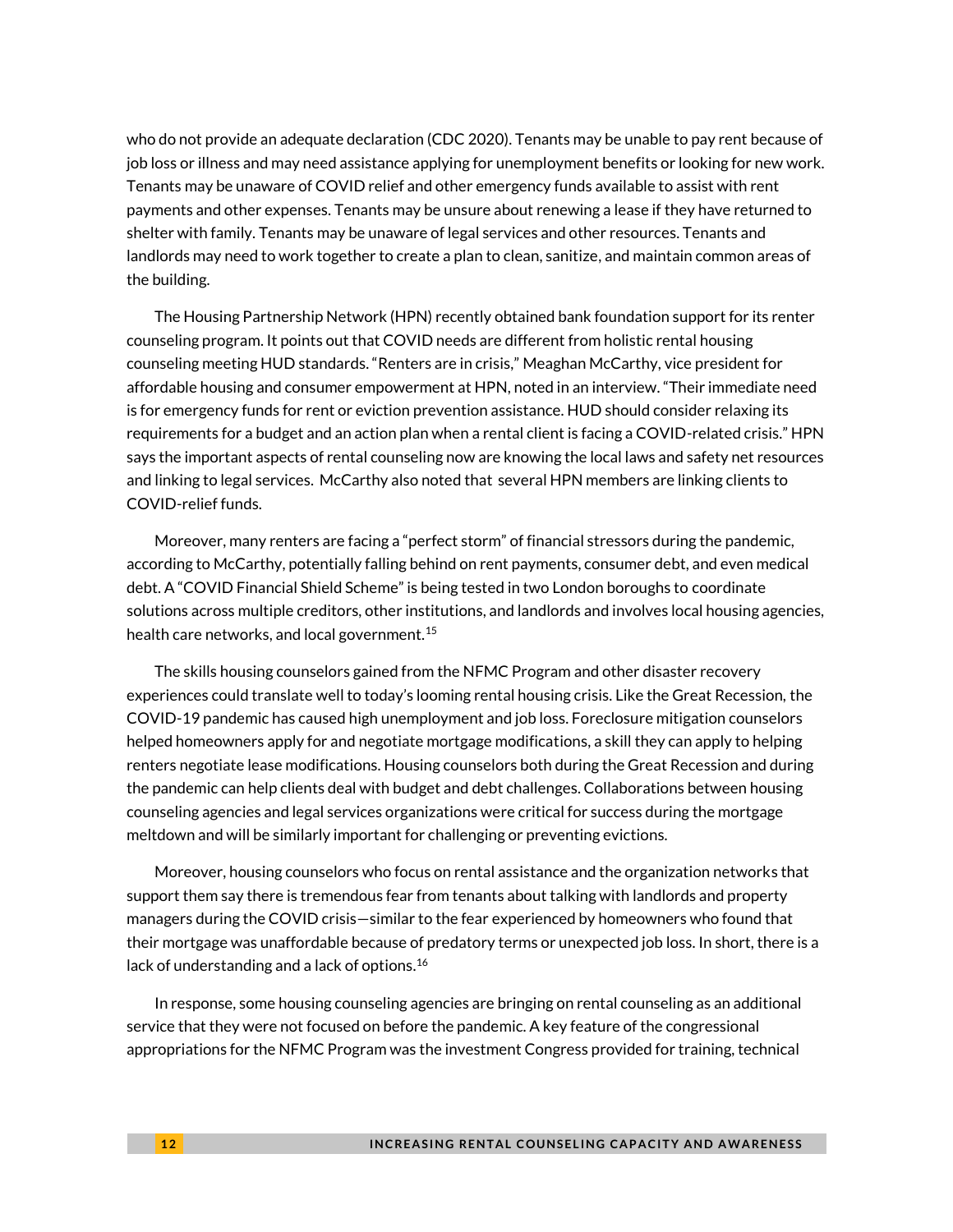assistance, reporting, and outcome evaluations. A similar investment to increase rental counseling capacity would be well spent.

With training, counseling agencies with expertise on homeownership issues can add rental housing counseling to their menu of services. One strategy for expanding rental housing counseling capacity has been through partnerships to complement existing agency knowledge and skills.<sup>17</sup> For example, NeighborWorks America's (NeighborWorks) affiliate United Housing, in Memphis, has partnered with the city to do rent relief and partnered with the local Legal Aid to help with eviction protections. Nationally, NeighborWorks has convened its affiliates to share what is working and approaches during the pandemic, including sharing lessons between homeownership counseling and rental counseling, and even groups solely focused on multifamily rentals are taking lessons from some of the homeownershipfocused organizations in terms of service delivery.<sup>18</sup> Another avenue to expand capacity is to build on existing credit counseling programs by adding a focus on rental housing.

#### **Financial Viability of Rental Counseling Programs**

One of the big challenges is how to pay for rental counseling, which accounts for only a small portion of the \$53 million Congress provided in 2020 to HUD's Housing Counseling Program (HUD 2020).

Housing counseling programs typically cost more to run than the revenues they produce. Expenses in a counseling program are primarily fixed expenses of the housing counseling staff and supervision, office space and other expenses, and the costs of reporting and oversight systems. Revenues in a counseling program may include client fees, HUD housing counseling grants, other charitable public or private grants, and occasional fee-for-service arrangements with real estate professionals. Agencies usually derive two types of fees from rental counseling programs: workshop fees charged to clients (ranging from \$25 to \$99 per workshop, though many agencies provide workshops without charge) and grants. As a comparison, a study of the NFMC Program found loss mitigation counseling for homeowners cost \$500 per client (Mayer et al. 2011). Rarely will a landlord pay a fee for service to a counseling agency to triage their waiting list or address a client at risk of eviction. In 2008, agencies estimated that rental counseling clients received four hours of one-on-one counseling, on average (Herbert, Turnham, and Rodger 2008).

In *The State of the Housing Counseling Industry 2008*, only 25 percent of rental or homeless counseling came from private sources, versus 54 percent of pre- and postpurchase counseling. Sixty percent of rental counseling funding came through either the Community Development Block Grant (CDBG), HOME, or other federal programs. The 2008 study also estimated the cost of providing housing counseling. For agencies specializing in rental counseling, the average cost of services per client was \$252 before 2008 (Herbert, Turnham and Rodger 2008).

To illuminate the situation during the pandemic, we spoke with representatives of agencies providing assistance as the crisis unfolds. They cited a dire need for funding. Many have cobbled together various national and local resources. "This work is completely underfunded," said Bruce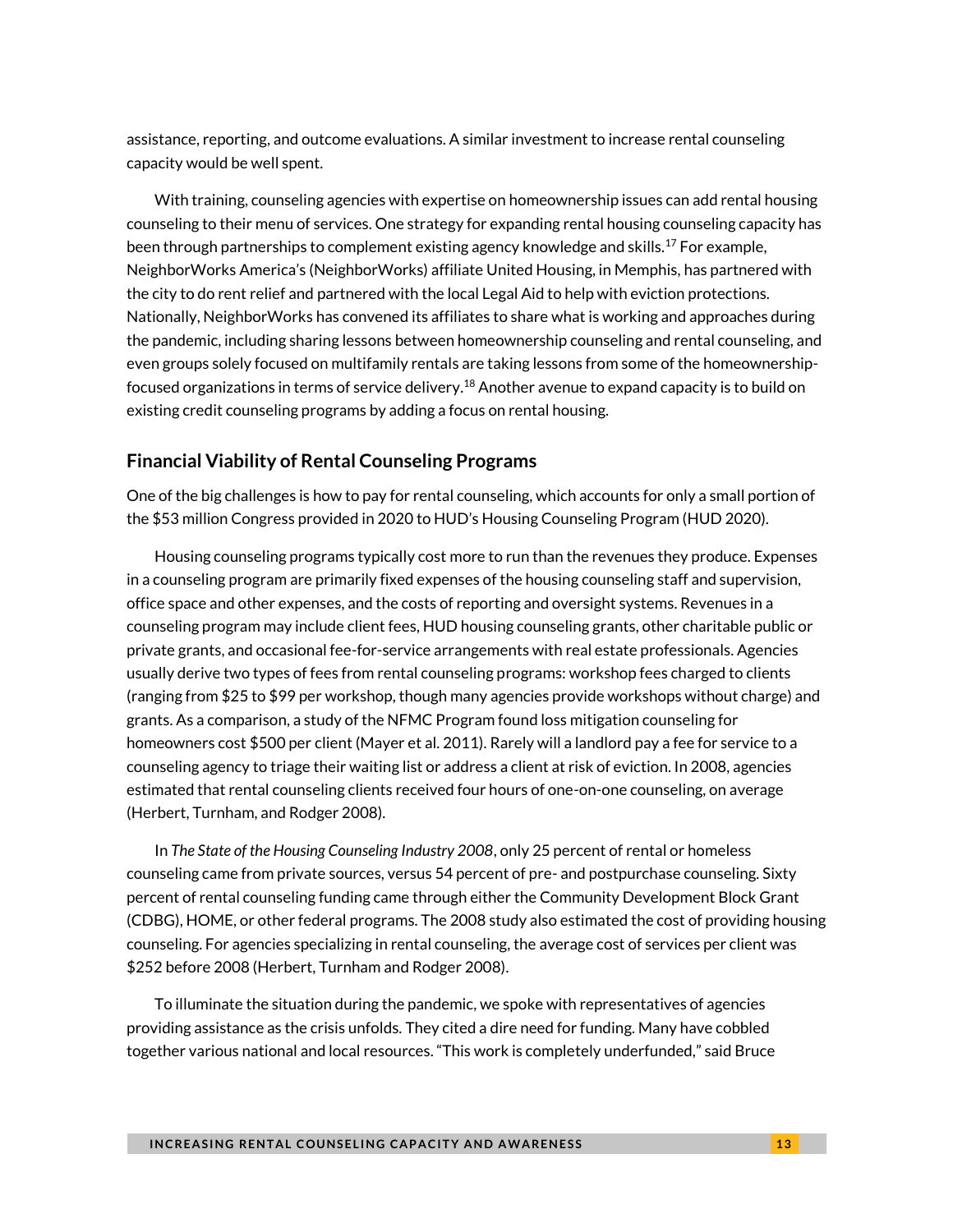Dorpalen, executive director of the National Housing Resource Center (NHRC). "There is much greater opportunity than the ability to deliver."

Ellie Pepper, relationships and innovations director at the NHRC, paints a piecemeal landscape of rental counseling funding: "Some groups are using HUD dollars, some ESG [HUD Emergency Solutions Grants Programs], some CDBG, and some have private or philanthropic support. Now there's also some extra CARES money."

The Family & Intercultural Resource Center (FIRC), serving workers in the high-cost ski resort towns of Summit County, Colorado, illustrates the need for and the effectiveness of trusted counseling relationships with local governments during the COVID crisis. The organization is a rental-focused service provider in HomeFree-USA's network to bridge financial strength and homeownership success for people of color. Before COVID, FIRC had four counselors and community resource coordinators. Quickly shifting their services and harnessing resources from towns, the county, and an additional grant from the Colorado Department of Local Affairs, "we were able to build a team of 12 to 14 full-time people to connect with people in the community who needed housing support," Michael Infante, family support manager at FIRC, noted in an interview. Infante highlighted that "between March through April, we provided assistance to 1,000 households. That's more than the eight years I have been here."

Others are exploring landlord-pay models or are directly counseling landlords. The National Foundation for Credit Counseling is exploring ways to partner with landlords and property managers to help fund counseling services, especially nonprofits and mission-oriented market developers of affordable housing.

The NHRC points to programs in northeastern cities with a lot of two-to-four-unit buildings, as a vibrant world of landlord-tenant training for people buying them. Urban Institute research focused on two-to-four-unit buildings as a key concern under COVID-19 because of the high number of minority tenants and owners.<sup>19</sup> NeighborWorks Blackstone River Valley in Rhode Island is one such example of a program where mom-and-pop landlords get training on best practices.<sup>20</sup>

HPN member Champlain Housing Trust's rental counseling program has assisted its property management portfolio for some time. It has given a lot of thought to the value of rental counseling to the property owner, in terms of preventing evictions, and how to meet the needs of those affected by COVID-19. Although some property managers contribute to the housing counseling budget, HPN reports that it is rare.

While encouraging, these piecemeal efforts cannot serve the current level of need. But this is not uncharted territory. Housing counseling for distressed owners played a critical role during the 2008 mortgage crisis by providing reliable housing counseling resources. New laws and programs for loss mitigation and foreclosure prevention required homeownership counseling to execute. The role of a trusted, regulated, and independent adviser to navigate housing distress was critical. Many real estate professionals are paid based on transaction size and lack a duty to act in the consumer's best interest. There was a lot of mistrust of mortgage servicers and banks.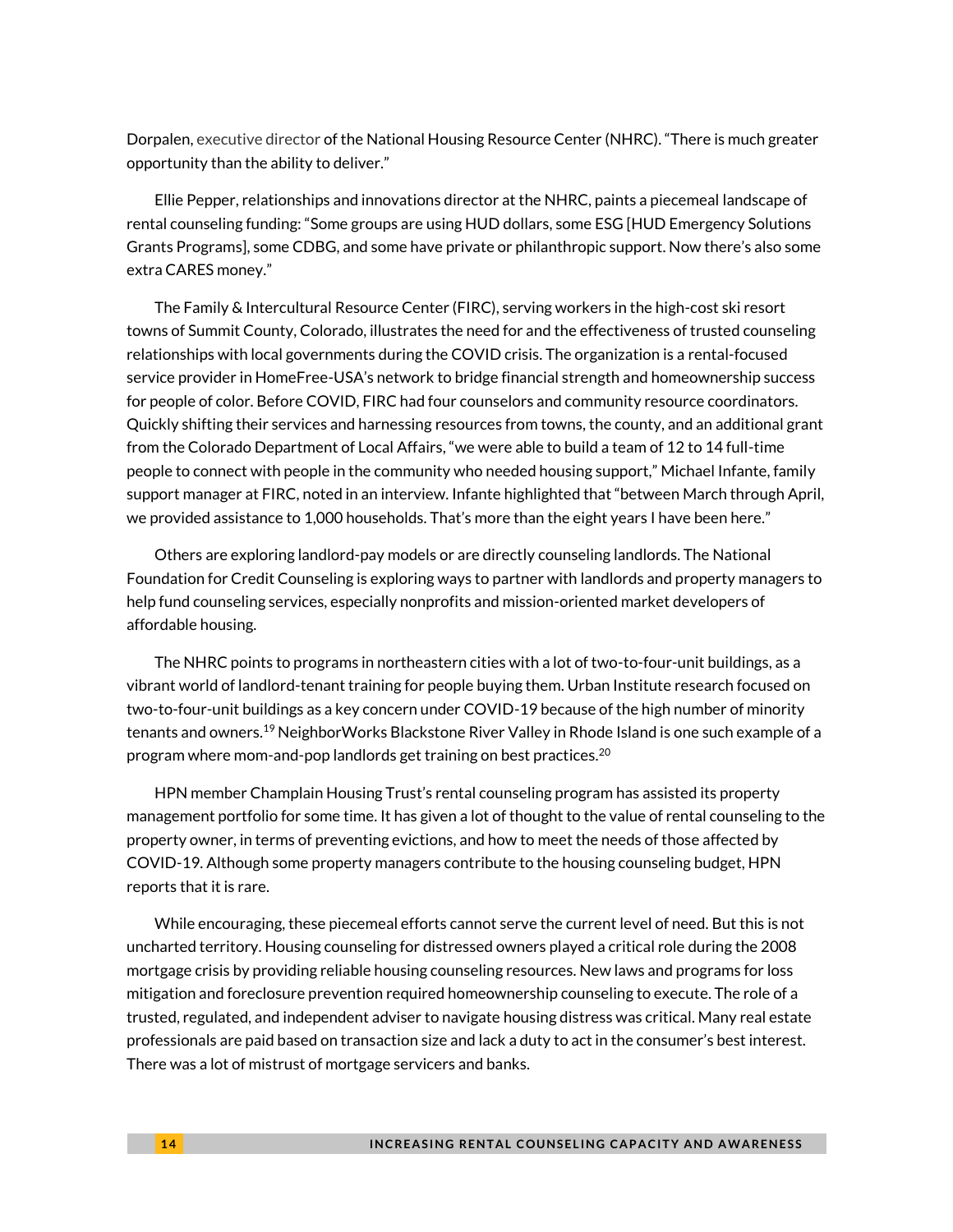Prioritizing and funding housing counseling as part of the mortgage relief programs in response to the 2008 mortgage crisis helped many owners avoid foreclosure. Although Congress had appropriated \$40 million for housing counseling before 2007, it increased the funding to more than \$200 million in both 2008 and 2009.<sup>21</sup> This strong commitment enabled NeighborWorks and other stakeholders to quickly design and implement a massive, direct response to the crisis, reaching more than 2 million homeowners at risk of foreclosure. This unprecedented program offers important and relevant lessons about collaboration, deployment, standardization, and monitoring and evaluation (Scally et al. 2018).

### Policy Recommendations

The COVID-19 pandemic has put millions of renters into an untenable position. Many have lost income because of the economy or health challenges and are at risk of eviction once moratoriums expire. Financial assistance combined with a tailored, large-scale rental counseling program can help people avoid mass evictions and help stabilize vulnerable renters and their landlords. Expanded rental housing counseling availability and accessibility can connect these families to independent, trusted third-party services and resources that may help them avoid eviction for nonpayment of rent.

To implement this solution, we present four recommendations to public officials and to members of the private real estate industry.

#### **1. Expand Public and Private Support for Rental Counseling**

A key barrier to expanding the program is a lack of funding for renter counseling. The Health and Economic Recovery Omnibus Emergency Solutions Act, introduced in the House of Representatives, would provide \$100 million for housing counseling, including rental counseling.<sup>22</sup> A federal investment in the program will help people avoid costs associated with financial stress, evictions, and involuntary moves.

The federal government is not the only possible source of investment. Landlords benefit when tenants pay rent and when vacancies and turnover are low. Some rental counseling programs have created contractual agreements to help landlords manage their application and waiting list processes or to intervene with tenants at risk of eviction. These models should be studied and replicated to better understand how a landlord-paid model could serve renters and landlords.

### **2. Expand Capacity for Effective Counseling from Reputable Agencies**

Housing counseling agencies are approved by HUD and are held to government standards of expertise and independence. $^{23}$  They are required to act in the renter's best interest and can help renters secure an apartment, understand the rights and responsibilities of tenancy, budget and save for rent, improve credit, and prevent eviction, especially when they have strong partnerships with legal aid organizations. Rental counseling can be customized to fit the unique needs of rural renters, tenants in manufactured or mobile homes, renters at risk of homelessness, tenants in single-family rental units, and others. Some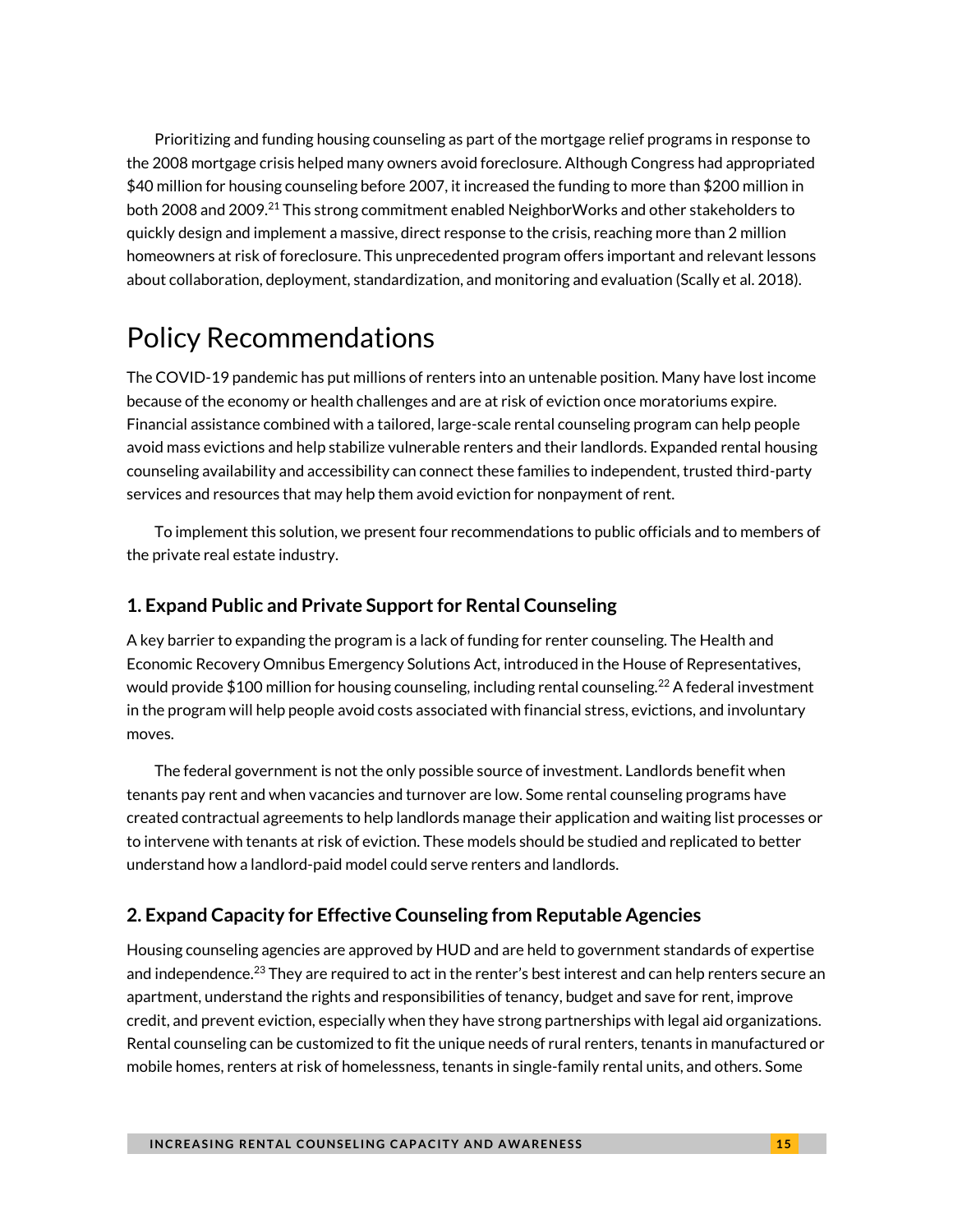housing counseling agencies even provide services geared toward landlords of two-to-four-unit buildings, generally mom-and-pop owners who benefit from advice on landlords' rights and responsibilities. Similarly, the existing network of nonprofit credit counseling agencies represents a delivery model on which to build capacity expeditiously.

Expanded rental counseling resources through HUD would benefit responsible nonprofit credit counseling agencies that meet HUD standards. This should be accompanied by an outreach and awareness campaign so that renters are aware of responsible and effective sources of assistance when they face a threat to their housing stability.

### **3. Develop and Provide Standard Trainings, Protocols, and Support for Housing Counselors, Real Estate Professionals, and Landlords on COVID-19-Related Issues and Specialized Rental Counseling Needs**

The changing federal, state, and local rules on evictions, rental assistance, and emergency funds are confusing for tenants. Targeted training on COVID-19 issues and relief opportunities will give rental housing counselors the skills to navigate a complex and fragmented system of relief, teaching them how to help renters negotiate back rent payments, avoid late fees and penalties, access federal and local relief funds, and avoid inaccurate or derogatory information on their credit history. Unique issues raised by homelessness, manufactured housing, accessibility challenges, and other specialized areas can be supported by professional training and education. Continuing education should be offered to landlords, building agents, and other real estate professionals to make them aware of the services of rental housing counseling agencies. As with the mortgage foreclosure prevention program, standardized counseling should be delivered alongside financial assistance.

Like the National Foreclosure Mitigation Counseling Program, a large national commitment to rental housing counseling can highlight model partnerships between HUD housing counseling agencies, private landlords, legal services providers, tenant advocacy organizations, and homeless shelter providers. Successful programs and partnerships can be replicated or expanded as they were under the NFMC Program.

### **4. Research the Effectiveness of Rental Housing Counseling**

Compared with the research documenting the effectiveness of prepurchase and delinquencyprevention housing counseling, there is little research on the effectiveness of rental housing counseling. By cooperating with property owners, demonstrations with well-designed research could assess the benefits of rental housing counseling and evaluate the costs and benefits of rental housing counseling to landlords.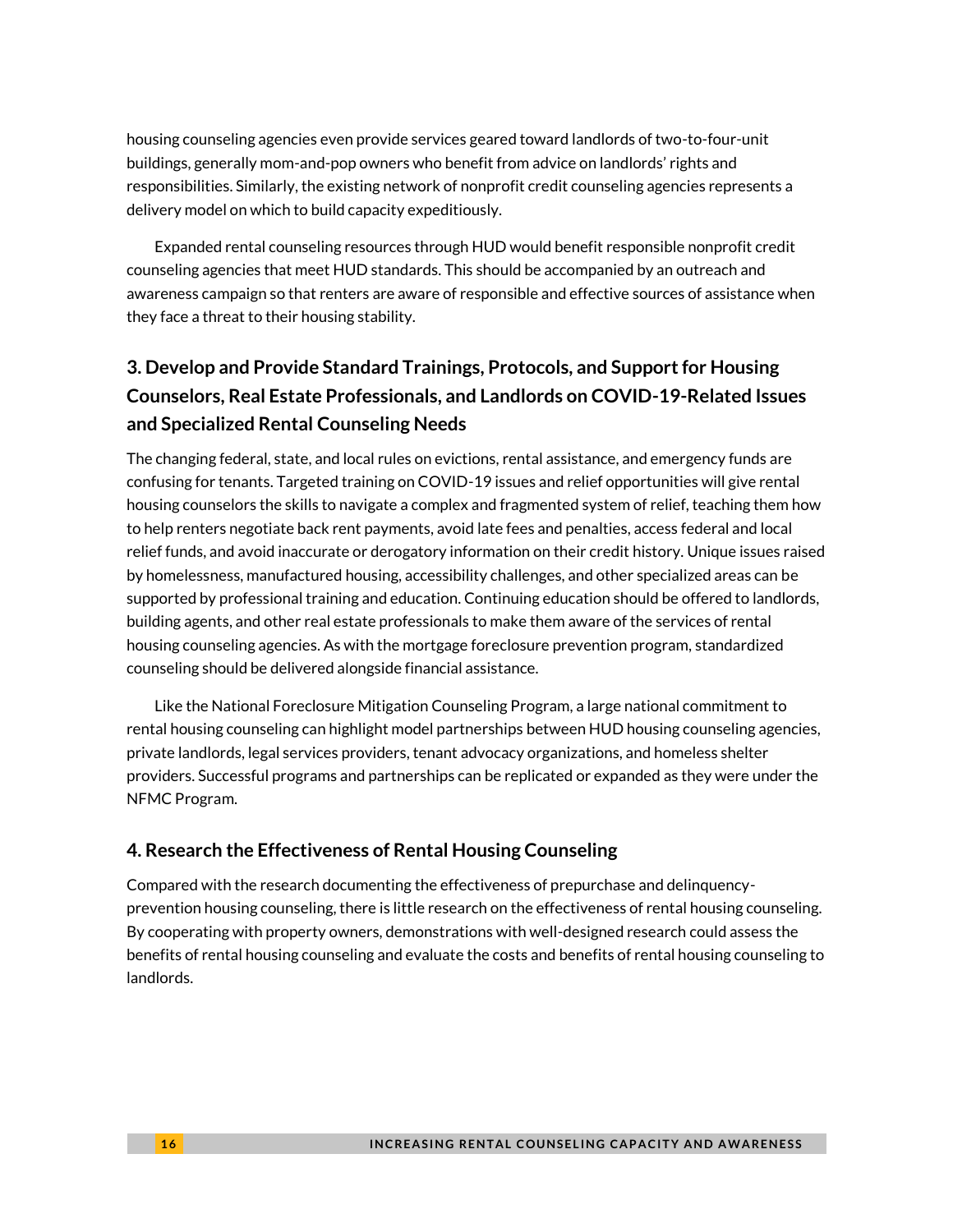## Conclusion

Millions of renters are facing multiple crises related to the COVID-19 pandemic, including health challenges, job loss, and reduction of income. With enough resources, HUD housing counseling agencies can help renters access local emergency funds, navigate complex eviction moratoriums, negotiate with landlords, and budget their dwindling resources. Rental counseling could provide families tools to avoid eviction and regain housing stability. Today's renters are tomorrow's homeowners, and without interventions like rental housing counseling, the racial homeownership gap may widen even further.

### **Notes**

- 1 "Housing Counseling HUD-9902 Quarterly Reports," US Department of Housing and Urban Development, accessed December 13, 2020, https://www.hudexchange.info/programs/housing-counseling/9902-quarterlyreports/.
- <sup>2</sup> Laurie Goodman, Karan Kaul, and Michael Neal, "The CARES Act Eviction Moratorium Covers All Federally Financed Rentals—That's One in Four US Rental Units," *Urban Wire* (blog), Urban Institute, April 2, 2020, [https://www.urban.org/urban-wire/cares-act-eviction-moratorium-covers-all-federally-financed-rentals-thats](https://www.urban.org/urban-wire/cares-act-eviction-moratorium-covers-all-federally-financed-rentals-thats-one-four-us-rental-units)[one-four-us-rental-units.](https://www.urban.org/urban-wire/cares-act-eviction-moratorium-covers-all-federally-financed-rentals-thats-one-four-us-rental-units)
- <sup>3</sup> Temporary Halt in Residential Evictions to Prevent the Further Spread of COVID-19, 85 Fed. Reg. 55292 (September 4, 2020).
- 4 Jung Hyun Choi, Jun Zhu, and Laurie Goodman, "COVID-19 Policy Responses Must Consider the Pandemic's Impact on Young Renters and Renters of Color," *Urban Wire* (blog), Urban Institute, April 7, 2020, [https://www.urban.org/urban-wire/covid-19-policy-responses-must-consider-pandemics-impact-young](https://www.urban.org/urban-wire/covid-19-policy-responses-must-consider-pandemics-impact-young-renters-and-renters-color)[renters-and-renters-color.](https://www.urban.org/urban-wire/covid-19-policy-responses-must-consider-pandemics-impact-young-renters-and-renters-color)
- <sup>5</sup> Mary K. Cunningham analysis of Census Pulse Survey data, September 22, 2020.
- $^6$  "Analysis of Current and Expected Rental Shortfall and Potential Evictions in the U.S.," National Council of State Housing Agencies, September 28, 2020, https://www.ncsha.org/resource/current-and-expected-rentalshortfall-and-potential-eviction-filings/.
- <sup>7</sup> Will Parker, "Struggling Rental Market Could Usher in Next American Housing Crisis," *Wall Street Journal*, October 27, 2020[, https://www.wsj.com/articles/struggling-rental-market-could-usher-in-next-american](https://www.wsj.com/articles/struggling-rental-market-could-usher-in-next-american-housing-crisis-11603791000)[housing-crisis-11603791000.](https://www.wsj.com/articles/struggling-rental-market-could-usher-in-next-american-housing-crisis-11603791000)
- $8$  "Analysis of Current and Expected Rental Shortfall," National Council of State Housing Agencies.
- $9$  It was not until 1974 that Congress increased the scope of the Housing and Urban Development Act to include tenants in rental housing as recipients of housing counseling efforts (Herbert, Turnham, and Rodger 2008, 9). By 1994, there were nearly 250,000 counseling clients assisted by HUD-approved agencies, of which nearly half were renters, a little more than a quarter were current homeowners, a sixth were homeless, and about a tenth were prepurchase clients. Thus, at the start of the 1990s, prepurchase counseling accounted for the smallest share of counseling clients. Interestingly, renters accounted for the largest share, even though most of HUD's support for counseling derived from concerns about low-income homebuyers (Herbert, Turnham, and Rodger 2008, 10–11).
- $10$  "Housing counseling" is often used to capture the range of services offered by housing counseling agencies. There is an important distinction between sessions offered to groups in classes or workshops and sessions held with individuals. "Education" is generally used to refer to group sessions that are not tailored to an individual's circumstances, while "counseling" generally refers to one-on-one sessions that focus on an individual's circumstances and goals (Herbert, Turnham, and Rodger 2008, 7). HUD's requirements, standards, and performance measures are described in 24 C.F.R. 214. These regulations apply to all agencies participating in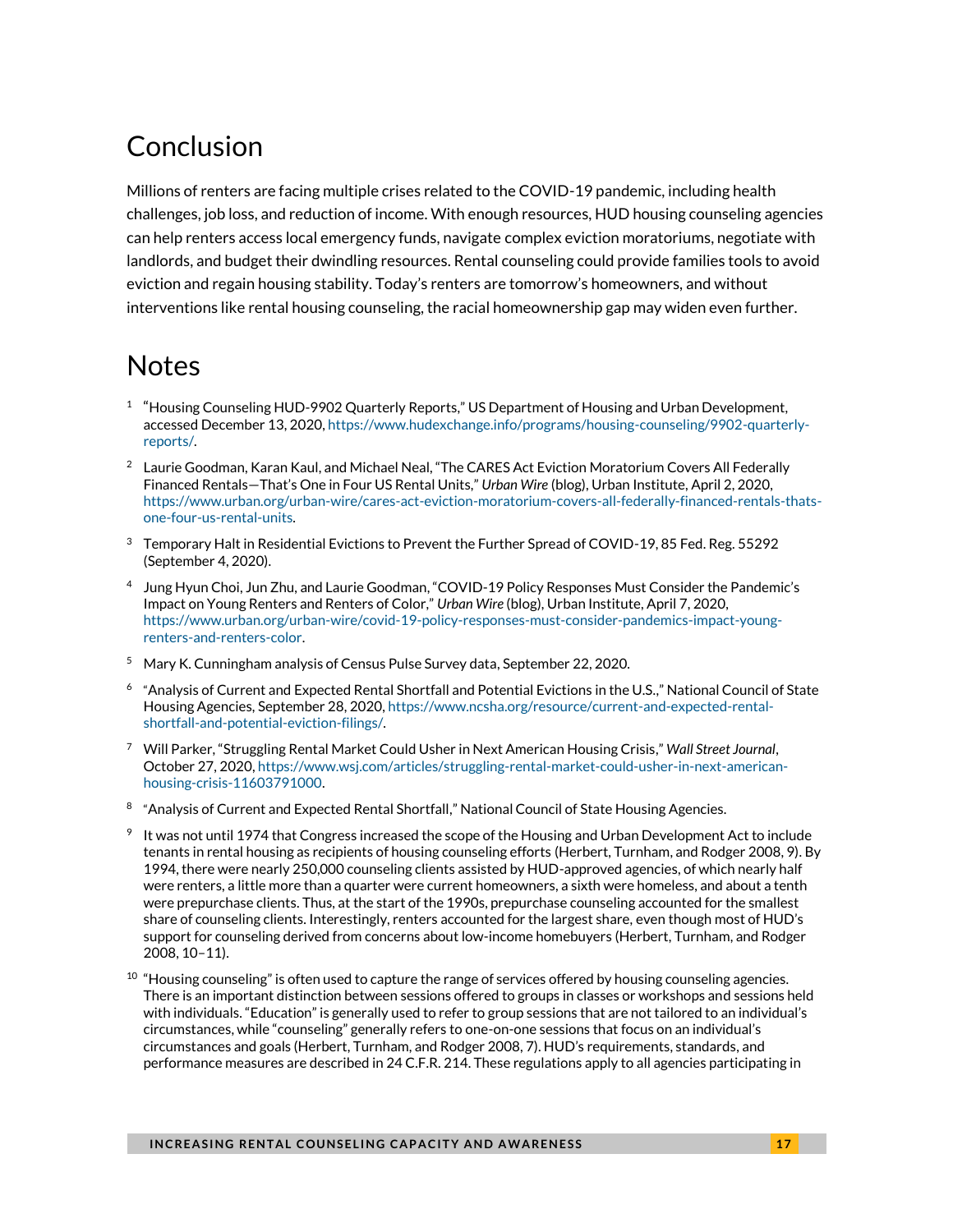HUD's [Housing Counseling](https://www.law.cornell.edu/definitions/index.php?width=840&height=800&iframe=true&def_id=cf71a3d85ea25af1b427632f865fd91c&term_occur=999&term_src=Title:24:Subtitle:B:Chapter:II:Subchapter:B:Part:214:Subpart:A:214.1) Program and to all organizations or entities that deliver [housing counseling,](https://www.law.cornell.edu/definitions/index.php?width=840&height=800&iframe=true&def_id=cf71a3d85ea25af1b427632f865fd91c&term_occur=999&term_src=Title:24:Subtitle:B:Chapter:II:Subchapter:B:Part:214:Subpart:A:214.1) including [homeownership counseling](https://www.law.cornell.edu/definitions/index.php?width=840&height=800&iframe=true&def_id=7c2ca5f8557bbc415b44239ccb32233c&term_occur=999&term_src=Title:24:Subtitle:B:Chapter:II:Subchapter:B:Part:214:Subpart:A:214.1) or [rental housing counseling,](https://www.law.cornell.edu/definitions/index.php?width=840&height=800&iframe=true&def_id=6ff7a03399edbd5da2567398b3358588&term_occur=999&term_src=Title:24:Subtitle:B:Chapter:II:Subchapter:B:Part:214:Subpart:A:214.1) required under or provided in connection with HUD programs (24 C.F.R. 214.1).

- <sup>11</sup> "HUD Office of Housing Counseling, HUD Approved Housing Counseling Agencies," US Department of Housing and Urban Development, accessed December 13, 2020[, https://apps.hud.gov/offices/hsg/sfh/hcc/hcs.cfm.](https://apps.hud.gov/offices/hsg/sfh/hcc/hcs.cfm)
- $^{12}$  "Section 9: Households Receiving One-on-One Counseling, by Purpose," US Department of Housing and Urban Development, accessed December 13, 2020[, https://www.hudexchange.info/programs/housing](https://www.hudexchange.info/programs/housing-counseling/9902/completing-the-9902/#section-9-households-receiving-one-on-one-counseling)[counseling/9902/completing-the-9902/#section-9-households-receiving-one-on-one-counseling.](https://www.hudexchange.info/programs/housing-counseling/9902/completing-the-9902/#section-9-households-receiving-one-on-one-counseling)
- $^{13}$  "Flyers, Posters, and Fact Sheets," US Department of Housing and Urban Development, accessed December 13, 2020[, https://www.hudexchange.info/programs/housing-counseling/housing-counseling-works/#flyers](https://www.hudexchange.info/programs/housing-counseling/housing-counseling-works/#flyers-posters-and-fact-sheets)[posters-and-fact-sheets.](https://www.hudexchange.info/programs/housing-counseling/housing-counseling-works/#flyers-posters-and-fact-sheets)
- <sup>14</sup> Janneke Ratcliffe, "Effective Financial Education: Five Principles and How to Use Them," Consumer Financial Protection Bureau, June 14, 2017[, https://www.consumerfinance.gov/about-us/blog/effective-financial](https://www.consumerfinance.gov/about-us/blog/effective-financial-education-five-principles-and-how-use-them/)[education-five-principles-and-how-use-them/.](https://www.consumerfinance.gov/about-us/blog/effective-financial-education-five-principles-and-how-use-them/)
- <sup>15</sup> Rohan Martyres, "How a COVID-19 Financial Shield Can Protect the Health of Those on Low-Incomes," Guy's & St Thomas' Charity blog, August 20, 2020, https://www.gsttcharity.org.uk/get-involved/news-andopinion/views/how-covid-19-financial-shield-can-protect-health-those-low.
- <sup>16</sup> August 29, 2020, interview with Rebecca Steele, president and chief executive officer of the National Foundation for Credit Counseling; and interview with Bruce Dorpalen, executive director of the National Housing Resource Center, and Ellie Pepper, relationships and innovations director of the National Housing Resource Center.
- <sup>17</sup> Interview with Hoskins and Barackman-Eder.
- <sup>18</sup> Interview with Hoskins and Barackman-Eder.
- $19$  Jung Hyun Choi and Caitlin Young, "Owners and Renters of 6.2 Million Units in Small Buildings Are Particularly Vulnerable during the Pandemic," *Urban Wire* (blog), Urban Institute, August 10, 2020, [https://www.urban.org/urban-wire/owners-and-renters-62-million-units-small-buildings-are-particularly](https://www.urban.org/urban-wire/owners-and-renters-62-million-units-small-buildings-are-particularly-vulnerable-during-pandemic)[vulnerable-during-pandemic.](https://www.urban.org/urban-wire/owners-and-renters-62-million-units-small-buildings-are-particularly-vulnerable-during-pandemic)
- <sup>20</sup> Interview with Hoskins and Barackman-Eder.
- $^{21}$  Funds were appropriated to HUD for the Housing Counseling Program and to Neighborhood Reinvestment Corporation (i.e., NeighborWorks America) for the National Foreclosure Mitigation Counseling Program.
- $^{22}$  Health and Economic Recovery Omnibus Emergency Solutions Act, H.R. 6800, 116th Cong. (2020).
- <sup>23</sup> After August 1, 2021, HUD will require every housing counselor to pass an examination that includes rental counseling topics.

### References

CDC (Centers for Disease Control and Prevention). 2020. "[HHS/CDC Temporary Halt in Residential Evictions to](https://www.cdc.gov/coronavirus/2019-ncov/downloads/eviction-moratoria-order-faqs.pdf)  [Prevent the Further Spread of COVID-19](https://www.cdc.gov/coronavirus/2019-ncov/downloads/eviction-moratoria-order-faqs.pdf)." Atlanta: CDC.

Collins, J. Michael. 2010. "Effects of Mandatory Financial Education on Low-Income Clients." *Focus* 27 (1): 13–18.

- Goodman, Laurie, and Dan Magder. 2020. "Avoiding a COVID-19 Disaster for Renters and the Housing Market: The Renter Direct Payment Program." Washington, DC: Urban Institute.
- Herbert, Christopher E., Jennifer Turnham, and Christopher N. Rodger. 2008. *[The State of the Housing Counseling](https://www.huduser.gov/Publications/PDF/hsg_counsel.pdf)  [Industry](https://www.huduser.gov/Publications/PDF/hsg_counsel.pdf)*. Washington, DC: US Department of Housing and Urban Development, Office of Policy Research and Development.
- HUD (US Department of Housing and Urban Development). 2020. *[Fiscal Year 2021 Budget in Brief](https://www.hud.gov/sites/dfiles/CFO/documents/BudgetinBrief_2020-02_06_Online.pdf)*. Washington, DC: HUD.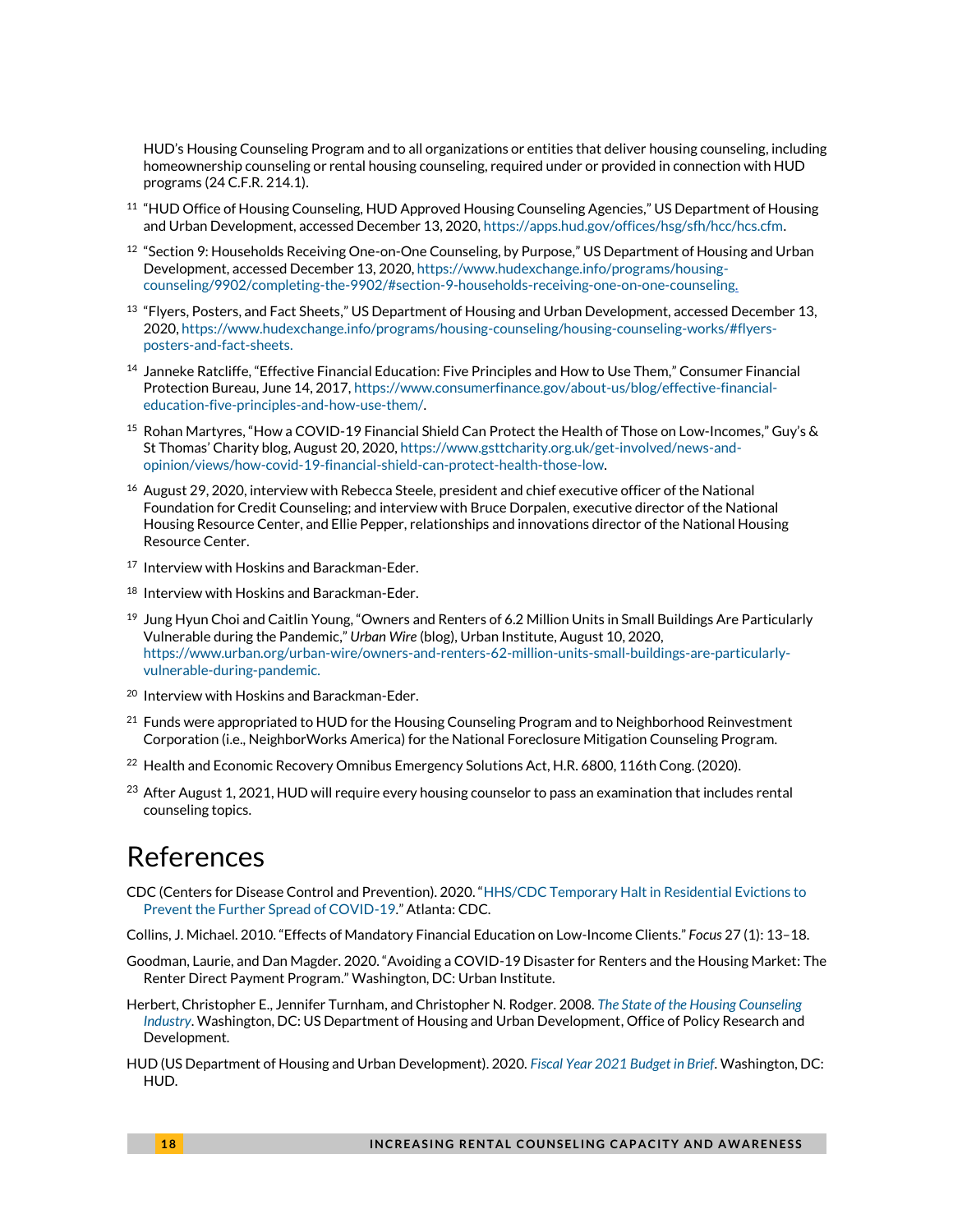- JCHS (Joint Center for Housing Studies). 2020. *[America's Rental Housing 2020](https://www.jchs.harvard.edu/sites/default/files/reports/files/Harvard_JCHS_Americas_Rental_Housing_2020.pdf)*. Cambridge, MA: JCHS.
- Kaiser, Tim, Annamaria Lusardi, Lukas Menkhoff, and Carly J. Urban. 2020. *Financial Education Affects Financial Knowledge and Downstream Behaviors*. Working Paper 27057. Cambridge, MA: National Bureau of Economic Research.
- Mayer, Neil, Peter A. Tatian, Kenneth Temkin, and Charles A. Calhoun. 2011. *[National Foreclosure Mitigation](http://www.urban.org/sites/default/files/publication/24966/412475-National-Foreclosure-Mitigation-Counseling-Program-Evaluation-Final-Report-Rounds-and-.PDF)  [Counseling Program Evaluation](http://www.urban.org/sites/default/files/publication/24966/412475-National-Foreclosure-Mitigation-Counseling-Program-Evaluation-Final-Report-Rounds-and-.PDF)*. Washington, DC: Urban Institute.
- Myhre, Marina L., and Nicole Elsasser Watson. 2017. *[Housing Counseling Works](https://www.huduser.gov/portal/sites/default/files/pdf/Housing-Counseling-Works.pdf)*. Washington, DC: US Department of Housing and Urban Development.
- Moulton, Stephanie, and Stephen Roll. 2016. *[The NFCC® Sharpen Your Financial Focus Initiative Impact Evaluation](https://www.nfcc.org/wp-content/uploads/2019/04/134236_NFCC_WEB.pdf)*. Columbus: The Ohio State University, John Glenn College of Public Affairs.
- Scally, Corianne Payton, Camille H. Anoll, Jung Hyun Choi, Patrick Spauster, Leah Hendey, Diane K. Levy, and Bing Bai. 2018. *[Responding to a Crisis: The National Foreclosure Mitigation Counseling Program, 2008](https://www.neighborworks.org/NFMCCapstoneReport)–2018*. Washington, DC: NeighborWorks America.
- Strochak, Sarah, Aaron Shroyer, Jung Hyun Choi, Kathryn Reynolds, and Laurie Goodman. 2020. "[How Much](https://www.urban.org/research/publication/how-much-assistance-needed-support-renters-through-covid-19-crisis)  [Assistance Is Needed to Support Renters through the COVID-19 Crisis?](https://www.urban.org/research/publication/how-much-assistance-needed-support-renters-through-covid-19-crisis)" Washington, DC: Urban Institute.

### About the Authors

**John Walsh** is a research assistant in the Housing Finance Policy Center at the Urban Institute. Before joining Urban, he interned with the US Department of Housing and Urban Development in the financial management division.

**Gideon Berger** is senior policy program manager for the Housing Finance Policy Center, where he supports the center's research, programming, development, and execution of strategic initiatives and manages its Housing Finance Innovation Forum. Berger is an urban planner with more than 15 years of multisector program and policy experience working with communities on housing and economic development initiatives. He also brings a public affairs and communications background from his early career as a journalist. Before joining Urban, Berger spent nine years as land-use fellowship director for the Rose Center for Public Leadership.

**Janneke Ratcliffe** is associate vice president for housing finance policy at the Urban Institute. She joins the Housing Finance Policy Center's leadership team to manage execution of the center's mission. Over a career that spans industry, the nonprofit sector, academic research, and the federal government, her work focuses on increasing access to financial systems that foster economic security and prosperity. Ratcliffe came to Urban from the Consumer Financial Protection Bureau, where she was assistant director, leading its Office of Financial Education.

**Sarah Gerecke** is principal at SSG Community Solutions LLC, creating program and policy solutions to complex affordable housing and community development challenges. Her clients include foundations, trade associations, nonprofits, and national think tanks. An adjunct associate professor of urban planning at New York University, Gerecke teaches graduate law and policy seminars on public management, land use, housing, and community development in New York City. From 2011 to 2019, Gerecke was deputy assistant secretary for the Office of Housing Counseling at the US Department of Housing and Urban Development.